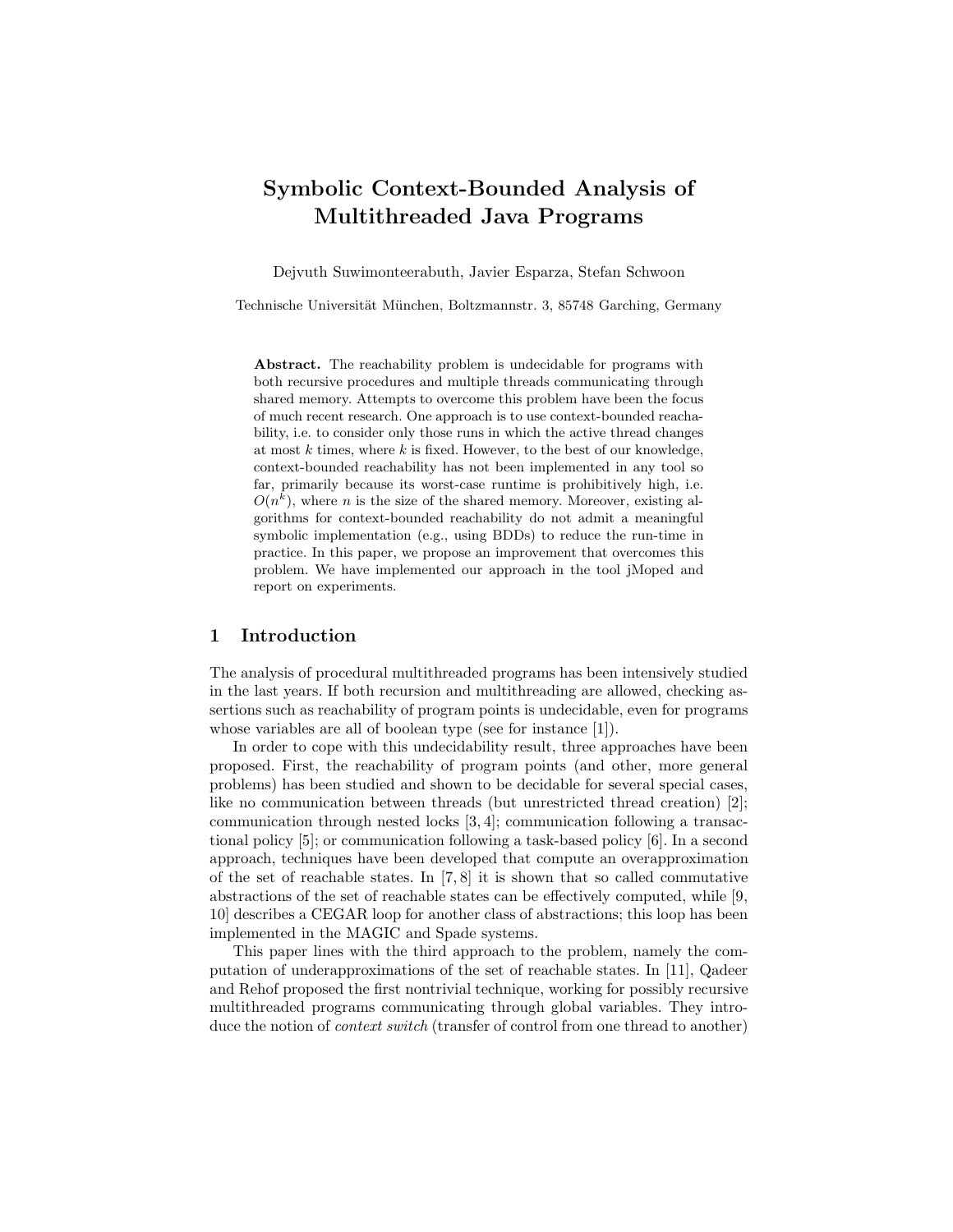and show how to compute, for a fixed  $k$ , the set of states reachable by computations with at most k context switches. The algorithm of [11] was extended in [12] to a more general programming model allowing for both global and local variables. In [13] it was also adapted to the analysis of concurrent queue systems.

Given a computation with  $k$  context switches, let us define its *trace* as the sequence of valuations of the global variables at which the switches take place. A shortcoming of the algorithms of [11, 12] is that they require to explicitly examine each trace one by one. If the global variables have  $n$  possible valuations, the number of traces is  $O(n^k)$ , which seriously limits the applicability of the approach. Recently, Lal et al. have proposed a new algorithm which avoids this problem at the expense of, loosely speaking, computing the reachability relation for a thread instead of only the set of reachable states [14]. To the best of our knowledge, none of the techniques for computing underapproximations presented in [11, 12, 14] has been implemented yet.

We present an improvement of context-bounded reachability algorithms that no longer requires to consider each trace individually. Our algorithm admits a symbolic implementation, using BDDs, which makes it usable in practice. We have implemented this approach as an extension of the jMoped tool [15]. The implementation can deal with Java code "as is", without replacing non-native libraries by stubs or manually translating the code into the modelling language of the checker. More specifically, the contributions of the paper are as follows:

- A new algorithm for the computation of the states reachable after a bounded number of context switches, based on *lazy splitting*. The algorithm deals symbolically with sets of traces that do not need to be distinguished, and splits them only when necessary. It addresses the same problem as [14], but with a different approach. The techniques of  $[11, 12]$  and  $[14]$  are compared in some more detail in the conclusions.
- Implementations of the algorithm of [11, 12] and the new algorithm in the jMoped tool.
- Optimizations of the algorithm for dealing with Java programs.
- Experimental evaluation on different versions of the Bluetooth driver considered in [9, 10], and on the java.util.Vector class.

We proceed as follows: Section 2 discusses preliminaries, recalls the details of the context-bounded reachability, and gives an overview of previous work (i.e., [11, 12]) and ours. Section 3 presents the novel elements of our algorithm. Section 4 discusses details of our implementation, and Section 5 provides experimental data. We conclude in Section 6.

# 2 Context-Bounded Reachability

In this section we define the problem we are working on and briefly discuss previous solutions.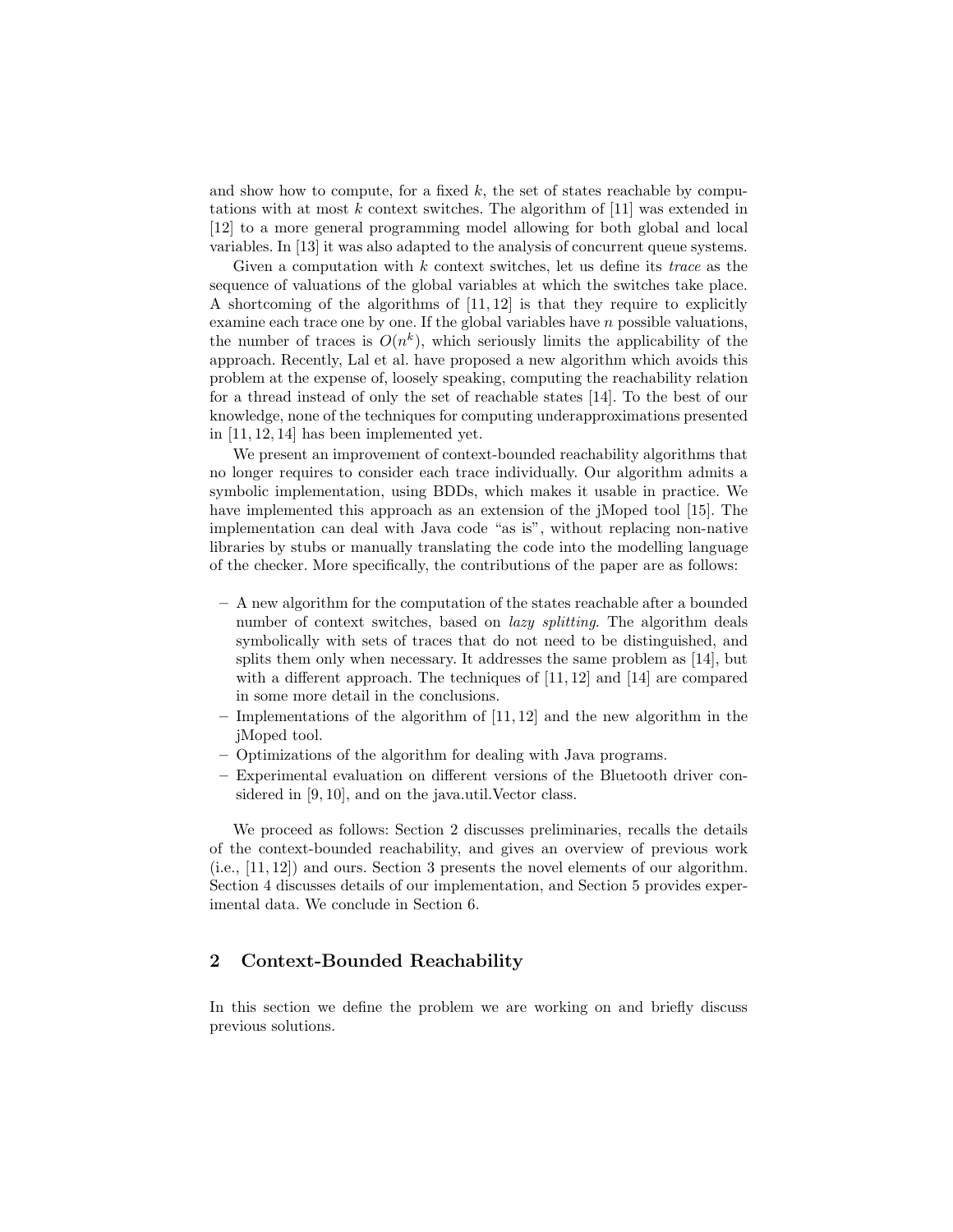#### 2.1 Pushdown Networks

Let *n* be a positive integer, and let  $[n] = \{1, \ldots, n\}$ . In the following, we will consider systems with n parallel processes.

A pushdown network is a triple  $\mathcal{N} = (G, \Gamma, (\Delta_i)_{[n]})$ , where:

- $G$  is a finite set of globals;
- $\Gamma$  is a finite stack alphabet;
- $\Delta_i$ , for each  $i \in [n]$ , is the finite set of *transition rules* for the *i*-th process (see below for its precise definition).

A local configuration of N is a pair  $(g, \alpha) \in G \times \Gamma^*$ , i.e. a global and a word over the stack alphabet. A global configuration of N is a tuple  $(g, \alpha_1, \ldots, \alpha_n)$ , where g is a global and  $\alpha_1$  to  $\alpha_n$  are words over the stack alphabet. For better distinction, we will denote local configurations by lowercase letters  $(e.g., c)$ and global configurations by uppercase letters  $(e.g., C)$ . Intuitively, the system consists of n processes, each of which have some local storage (i.e., the local storage of the *i*-th process is the word  $\alpha_i$ ), and the processes can communicate by reading and manipulating the global storage represented by g. A pushdown system is a pushdown network where  $n = 1$ .

For each  $i \in [n], \Delta_i$  contains rules of the form  $\langle g, \gamma \rangle \hookrightarrow \langle g', \alpha \rangle$ , where  $g, g'$ are globals,  $\gamma \in \Gamma$ , and  $\alpha \in \Gamma^*$ . We define the local transition relation of the *i*-th process, written  $\rightarrow_i$ , as follows:  $(g, \gamma \beta) \rightarrow_i (g', \alpha \beta)$  iff  $\langle g, \gamma \rangle \hookrightarrow \langle g', \alpha \rangle$  in  $\Delta_i$  and  $\beta \in \Gamma^*$ . In other words, each process by itself is a pushdown system; however, its control location is the global store shared by all processes. The transition relation of N, denoted  $\rightarrow_N$  or just  $\rightarrow$  for short, is defined as follows:  $(g, \alpha_1, \ldots, \alpha_i, \ldots, \alpha_n) \rightarrow_{\mathcal{N}} (g', \alpha_1, \ldots, \alpha_i', \ldots, \alpha_n)$  iff  $(g, \alpha_i) \rightarrow_i (g', \alpha_i')$ . By  $\rightarrow_i^*$ ,  $\rightarrow^*_{\mathcal{N}}, \rightarrow^*$ , we denote the reflexive and transitive closures of these relations.

### 2.2 Extensions

The computational model introduced in Section 2.1 is equivalent to the concurrent pushdown systems (CPS) originally used by Qadeer and Rehof [11]. In [12] an extension was studied, called APN. There, every thread has an additional local state, and transitions can either be "global" (depending on the global state, the local state of the thread and its stack) or "local" (depending only on the latter two). APN have the same expressive power as CPS, but allow for more refined complexity analysis. Since this aspect plays only a minor role in this paper, we chose to omit local states to simplify the presentation. However, it will be easy to see that our techniques also work for APN, with minor modifications.

Both [11] and [12] also studied extensions of the model with "dynamic" rules, i.e. the ability to fork new threads. We do not present the technicalities of this aspect in any detail here because the context-bounded reachability problem for systems with thread creation can be reduced to the context-bounded reachability problem for systems without (see [11] for details). Our implementation, discussed in Sections 4 and 5, does handle thread creation, and in these cases we denote a "fork" rule as follows:

$$
\langle g, \gamma \rangle \hookrightarrow \langle g', \alpha' \rangle \rhd \alpha''
$$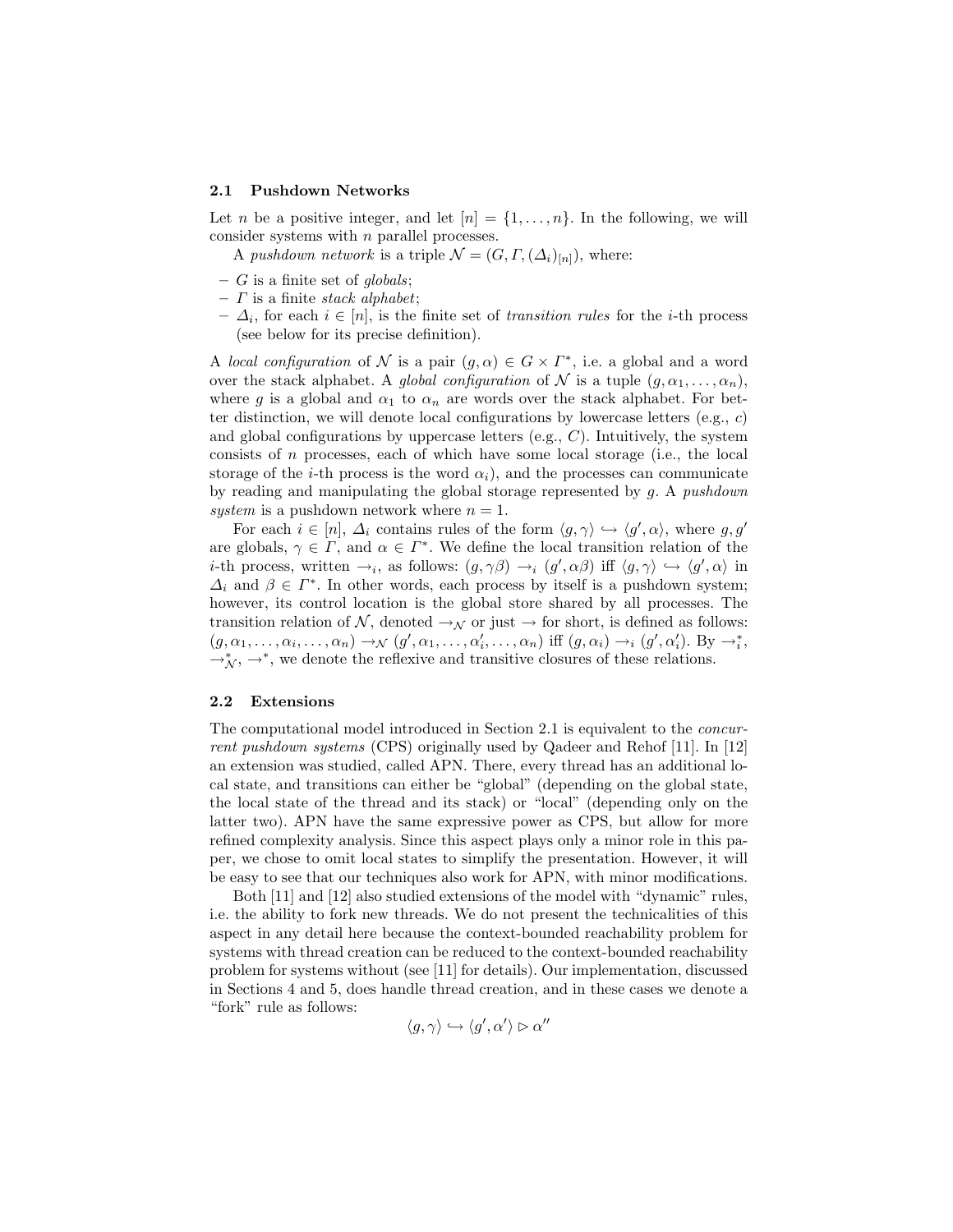In this case, the global changes from  $g$  to  $g'$ , the active process replaces its topof-stack symbol  $\gamma$  by  $\alpha'$ , and a new thread with stack contents  $\alpha''$  is generated.

### 2.3 The reachability problem for pushdown networks

Let  $\mathcal{N} = (G, \Gamma, (\Delta_i)_{i \in [n]})$  be pushdown network. We define the following reachability problems:

- Given  $i \in [n]$  and an initial local configuration  $c_0 = (g_0, \alpha_0)$ , the local (forward) reachability problem for the  $i$ -th process is to compute the set  $post_i^*(c_0) = \{ c \mid c_0 \rightarrow_i^* c \},$  i.e. the set of local configurations reachable by moves of the *i*-th process alone.
- Given an initial global configuration  $C_0 = (g_0, \alpha_1, \ldots, \alpha_n)$ , the *(forward) reachability problem* for  $N$  is to compute the set  $post^*(C_0) = \{ C \mid C_0 \to ^* C \}$ of globally reachable configurations.

Both problems can be extended to sets of configurations in the usual manner. It is well-known that *local* reachability is closed under regularity, i.e.  $post_i^*(c_0)$ is a regular set, and the result still holds when  $c_0$  is replaced by a regular set of configurations. Moreover, the local reachability problem can be solved efficiently, in time proportional to  $|G|^2 \cdot |\Delta_i|$  [16].

In contrast, the (global) reachability problem is undecidable; more precisely, it is in general undecidable whether  $C \in post^*(C_0)$ , for a given pair  $C, C_0$  [1]. For this reason, one tries to approximate  $post^*(C_0)$ . One such approximation, introduced in [11], uses the notion of context-bounded computations:

A *context* of  $N$  is a sequence of transitions where all moves are made by a single process. In other words, let us define a (global) reachability relation  $\sim$ as follows:  $(g, \alpha_1, \ldots, \alpha_i, \ldots, \alpha_n) \rightsquigarrow (g', \alpha_1, \ldots, \alpha'_i, \ldots, \alpha_n)$  iff  $(g, \alpha_i) \rightarrow_i^* (g', \alpha'_i)$ for some  $i \in [n]$ . Then  $\sim$  is a relation between global configurations reachable from each other in a single context. Correspondingly, we define  $\overline{post_i^*(C_0)}$  =  $\{ C \mid C_0 \rightarrow_i^* C \}$ , i.e.  $\overline{post_i^*}(C_0)$  is the set of global configurations reachable from  $C_0$  by moves of the *i*-th process. Moreover, we denote by  $\sim_j$ , where  $j \geq 0$ , the reachability relation within j contexts:  $\sim_0$  is the identity relation on global configurations, and  $\leadsto_{i+1} = \leadsto_i \circ \leadsto$ . We can now define the central problem of this paper:

– Given  $k \geq 1$  and an initial global configuration  $C_0$ , the (forward) contextbounded reachability problem is to compute the set of configurations reachable in at most k contexts, i.e. the set  $post_{\leq k}^*(C_0) = \{ C \mid \exists j \le k : C_0 \leadsto_j C \}.$ 

The context-bounded reachability problem is decidable, and its solution can be computed in a time that is essentially proportional to  $(n \cdot |G|)^k$  [11, 12].

### 2.4 View tuples

Let us fix a pushdown network  $\mathcal{N} = (G, \Gamma, (\Delta_i)_{i \in [n]})$ , a global configuration  $C_0$ , and a context bound  $k \geq 1$  for the rest of the section.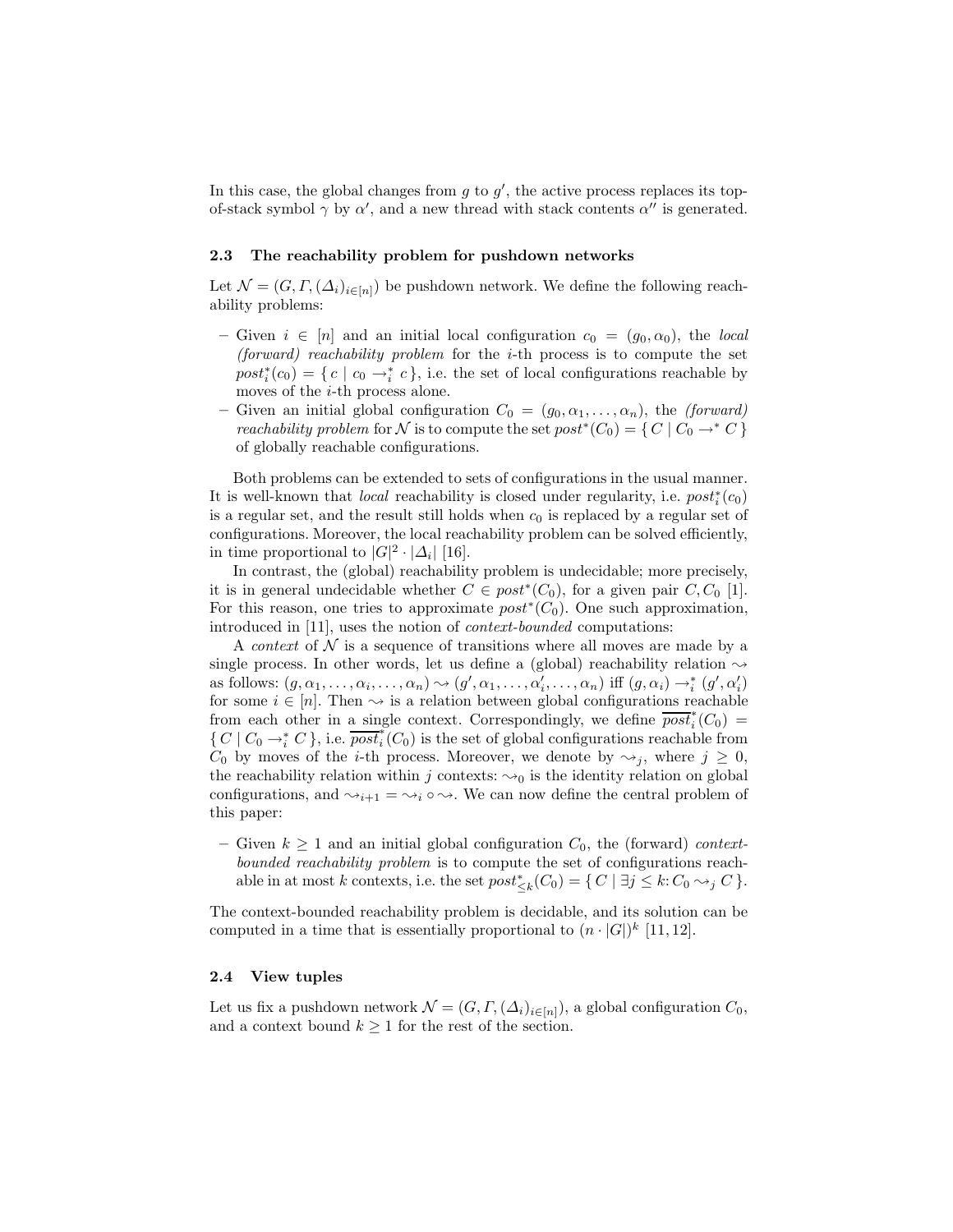The principal problem that one faces when solving the context-bounded reachability problem is to find a data structure for representing the set  $post^*_{\leq k}(C_0)$ . Note that while the global storage can assume only finitely many values, the number of possible stack contents is infinite, thus finding a suitable data structure for representing sets of global configurations is not straightforward. Here, we define a data structure that will be helpful to discuss the algorithms in previous work [11, 12] and in this paper. The main idea is to represent  $post^*_{\leq k}(C_0)$  by so-called *view tuples*, which represent subsets of  $post^*_{\leq k}(C_0)$ .

**Definition 1.** Let  $c = (g, \alpha_1, \ldots, \alpha_n)$  be a global configuration. For  $i \in [n]$ , we call the local configuration  $(g, \alpha_i)$  the *i*-view of c. A view tuple  $T = (V_1, \ldots, V_n)$ is a collection where  $V_i$  is a regular set of local configurations, i.e. a set of iviews for each  $i \in [n]$ , represented by a finite automaton. T is associated with the following set of configurations:

$$
\llbracket T \rrbracket = \{ (g, \alpha_1, \dots, \alpha_n) \mid (g, \alpha_i) \in V_i \text{ for all } i \in [n] \}
$$

Not every set of global configurations can be represented as a view tuple. As a running example, let us consider a system with two processes, globals  $g, g', g''$  and stack alphabet a, b. Consider the set  $C_0 = \{(g, a, a), (g', b, a), (g'', a, a), (g'', b, b)\}.$ Suppose that there is a view tuple  $T = (V_1, V_2)$  such that  $[[T]] = C_0$ . Then  $V_1$ necessarily contains the pair  $(g'', a)$  and  $V_2$  the pair  $(g'', b)$ . But then,  $[[T]]$  also contains  $(g'', a, b)$ , which is not in  $\mathcal{C}_0$ .

More importantly, the sets arising in the context-bounded reachability problem are not representable as view tuples. Continuing the example, suppose that  $\Delta_1 = \{ \langle g, a \rangle \leftrightarrow \langle g', b \rangle \}$  and  $\Delta_2 = \{ \langle g, a \rangle \leftrightarrow \langle g'', a \rangle, \langle g', a \rangle \leftrightarrow \langle g'', b \rangle \}.$  Then  $post^*_{\leq 2}((g, a, a))$  is exactly the set  $\mathcal{C}_0$  from above.

In general, therefore, the result of a context-bounded reachability query is only representable as a *union* of view tuples. For instance,  $\mathcal{C}_0$  can be partitioned into the sets  $C_1 := \{(g, a, a), (g'', a, a)\}\$  and  $C_2 := \{(g', b, a), (g'', b, b)\}\$ , which are both representable as view tuples. As we shall see, our work differs from [11, 12] in the way we choose the view tuples contained in this union; more to the point, our representation requires (in general) fewer tuples.

#### 2.5 A meta-algorithm for context-bounded reachability

In this section we discuss a meta-algorithm to solve the context-bounded reachability problem that unifies the solutions in  $[11, 12]$  and in this paper. It can be characterised as a worklist algorithm that computes the effect of one context at a time. While the algorithms from [11, 12] differ in some details, they can – for the purposes of this paper – be summarised by Algorithm 1.

The entries of the worklist are triples  $(j, i, T)$ , where T is a view tuple reachable within  $j$  contexts such that  $i$  was the process that made the last move  $(i = 0$  iff  $j = 0$ . Initially, the worklist contains just one view tuple representing the initial configuration  $C_0$ . In each iteration, the algorithm picks a view tuple from the worklist and computes the configurations that can be reached through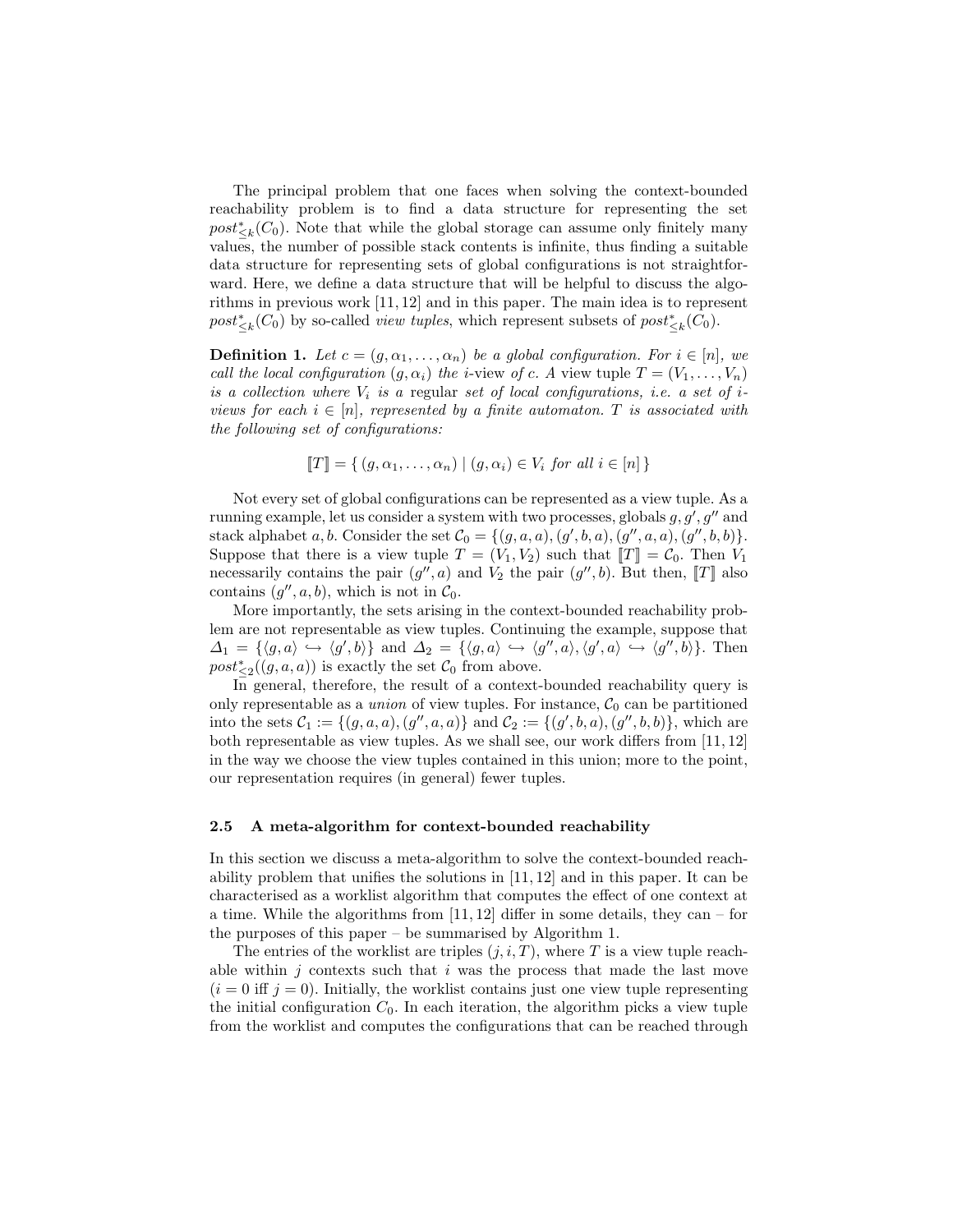**Input:**  $\mathcal{N} = (G, \Gamma, (\Delta_i)_i \in [n])$ , context bound k, initial configuration  $C_0 = (g_0, \alpha_0^1, \ldots, \alpha_0^n)$ Output: the set of reachable global configurations. 1  $result := \emptyset$ : 2 worklist := { $(0, 0, (\{(g_0, \alpha_0^1)\}, \ldots, \{(g_0, \alpha_0^n)\}))$  }; 3 while *worklist*  $\neq$   $\emptyset$  do 4 remove  $(j, i, T)$  from worklist;  $\mathbf{5}$  add  $[T]$  to result; 6 if  $j < k$  then 7  $\Box$  forall  $i' \in [n] \setminus \{i\}$  do 8  $P = \overline{post}_{i'}^*([\![T]\!]);$ 9 | corall  $T' \in split(P)$  do 10  $\Box$  add  $(j+1, i', T')$  to worklist; <sup>11</sup> return result;

Algorithm 1: Worklist algorithm for context-bounded reachability

a single additional context. Notice that since we are dealing with regular sets of configurations, this can be done by solving the local reachability problem, see, e.g., [16] or [17] for details. The previously active process, i, is excluded from consideration because it would not add any new information.

Having computed the result of the local reachability algorithm (denoted by  $P$ ), the principal problem is that  $P$  may no longer be representable as a single view tuple. The task of the split function in line 9 is to generate a set of view tuples such that  $\bigcup_{T' \in \text{split}(P)} [T'] = P$ . Our work differs from previous solutions in the way this function is implemented. In [11, 12], split works as follows:

split
$$
(P) = \{T_g | g \in G\}
$$
, where  

$$
T_g = P \cap \{ (g, \alpha_1, \dots, \alpha_n) | \alpha_i \in \Gamma^*, i \in [n] \}
$$

It can be shown that the resulting sets are always view tuples. However, after each context, every worklist entry is split  $|G|$  different ways. In the following, we call this approach *eager splitting*. Loosely speaking, eager splitting processes  $n^k \cdot |G|^k$ worklist entries. Moreover, after each split, the algorithm will consider every element of G individually, which does not lend itself to a meaningful symbolic implementation (e.g., using efficient set representations such as BDDs). These reasons have been the major obstacle for a practical adoption of these algorithms.

In Section 3, we identify a coarser partition of  $P$  that leads to fewer splits, in the hope of making the algorithm faster in practice. We call this approach lazy splitting. We also describe how the partition can be computed using BDDs, which gives rise to a symbolic implementation of our algorithm.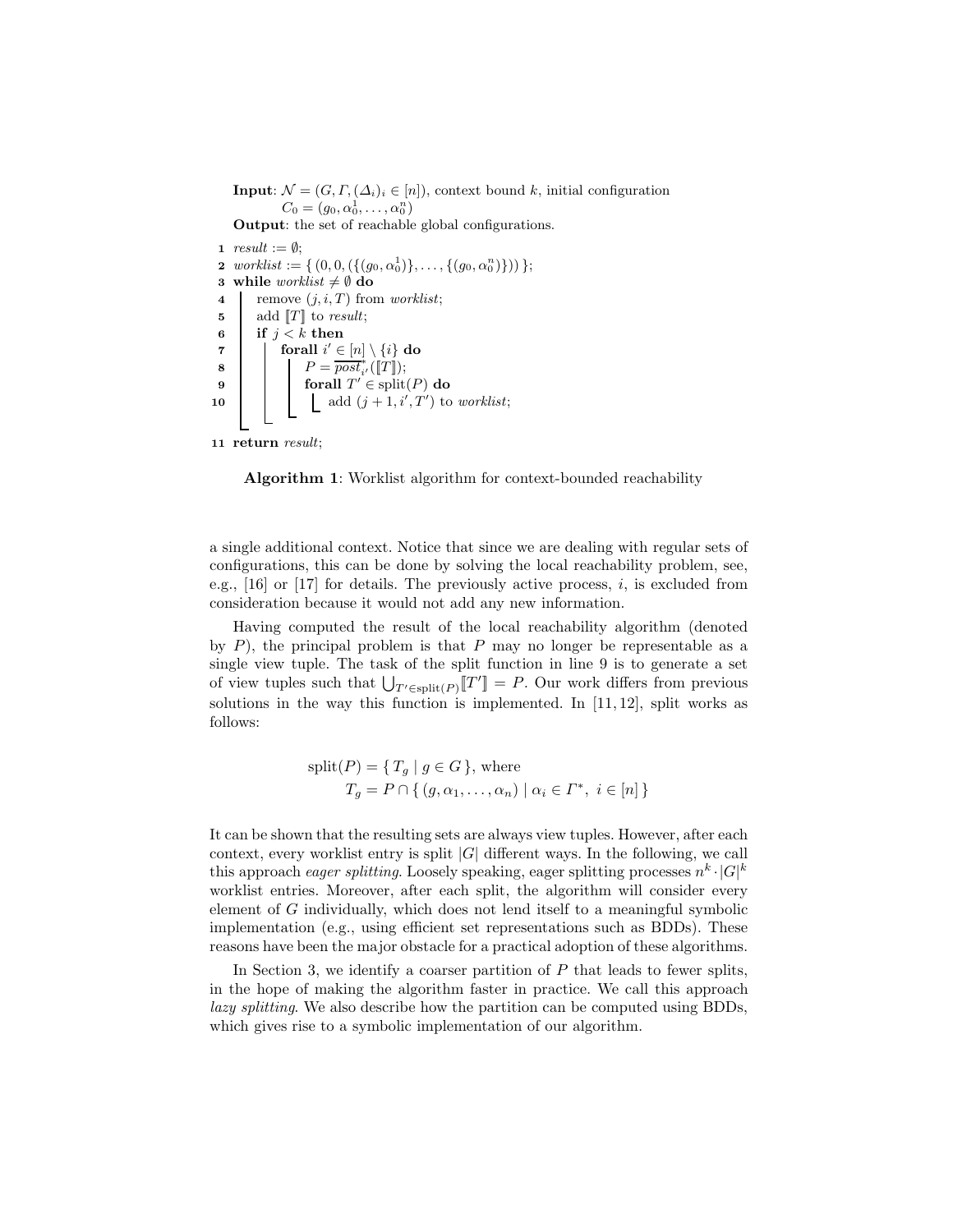### 3 Lazy Splitting

As discussed in Section 2.5, the algorithm for context-bounded reachability is parametrised by a function that splits the result of a local reachability query into view tuples. In this section, we present the key ingredient for our lazy splitting approach, i.e. we show how to (symbolically) compute a coarse partitioning.

To simplify the presentation we consider the case of two processes and assume w.l.o.g. that the second process is active, i.e. given a view tuple  $T = (V_1, V_2)$ , the task is to (i) compute the set  $\overline{post}^*_{2}([T])$  and (ii) split this set into new view tuples. Recall that a global configuration of a pushdown network with two processes is a tuple  $c = (g, \alpha_1, \alpha_2)$ , where g is a global and  $\alpha_i$  is a local configuration of the i-th process.

Throughout this section we identify a set  $X \subseteq X_1 \times \ldots \times X_n$  and the predicate  $X(x_1, \ldots, x_n)$  such that  $X(a_1, \ldots, a_n)$  holds iff  $(a_1, \ldots, a_n) \in X$ . We liberally mix set and logical notations, and write for instance  $A(x) = \exists y: B(x, y)$  to mean  $A = \{x \mid \exists y: B(x, y)\}\.$  Abusing notation, we shall sometimes denote the set  $[T]$ , where T is a view tuple, simply by T.

We proceed as follows: We first identify a property between globals (called confluence) that prevents certain configurations from being included in the same partition. We then show how the confluence relation can be computed symbolically, using BDDs, and finally how partitions can be computed from this relation.

### 3.1 Confluence and safe partitions

Let  $R_2(g, \alpha, g', \alpha')$  be the reachability predicate for the second thread, i.e.,  $R_2(g, \alpha, g', \alpha')$  holds iff  $(g, \alpha) \to_2^* (g', \alpha)$ . (As usual, we use unprimed variables for the initial configuration and primed ones for the final configuration.) Using standard logical manipulations we obtain

$$
\overline{post}_2^*(T)(g', \alpha_1, \alpha_2') = \exists g : \left(V_1(g, \alpha_1) \wedge \underbrace{\exists \alpha_2 : V_2(g, \alpha_2) \wedge R_2(g, \alpha_2, g', \alpha_2')}_{=: U_2(g, g', \alpha_2')} \right).
$$

Since g is existentially quantified,  $\overline{post}_2^*(T)$  is not always a view tuple. We present a generic approach for representing it as a union of view tuples. The approach is parameterized by a partition of G. We need the following definition.

**Definition 2.** Two distinct global values  $g_a, g_b \in G$  are confluent if there exist  $g', \alpha'_{2a}, \alpha'_{2b}$  such that  $U_2(g_a, g', \alpha'_{2a})$  and  $U_2(g_b, g', \alpha'_{2b})$  hold. A partition of G is safe if none of its sets contains two confluent values.

Intuitively, two values in the same set of a safe partition cannot be transformed by the second thread into the same value. For instance, let us return to the example from Section 2.4. If we choose  $T_0$  such that  $[[T_0] = \{(g, a, a), (g', b, a)\},\$ then  $\overline{post}_2^*(T_0) = C_0$  because  $(g, a, a) \rightarrow_2 (g'', a, a)$  and  $(g', b, a) \rightarrow_2 (g'', b, b)$ . In other words we have  $U_2 = \{(g, g'', a), (g', g'', b)\}.$  Therefore, g and g' are confluent, and any safe partition must keep these two values apart.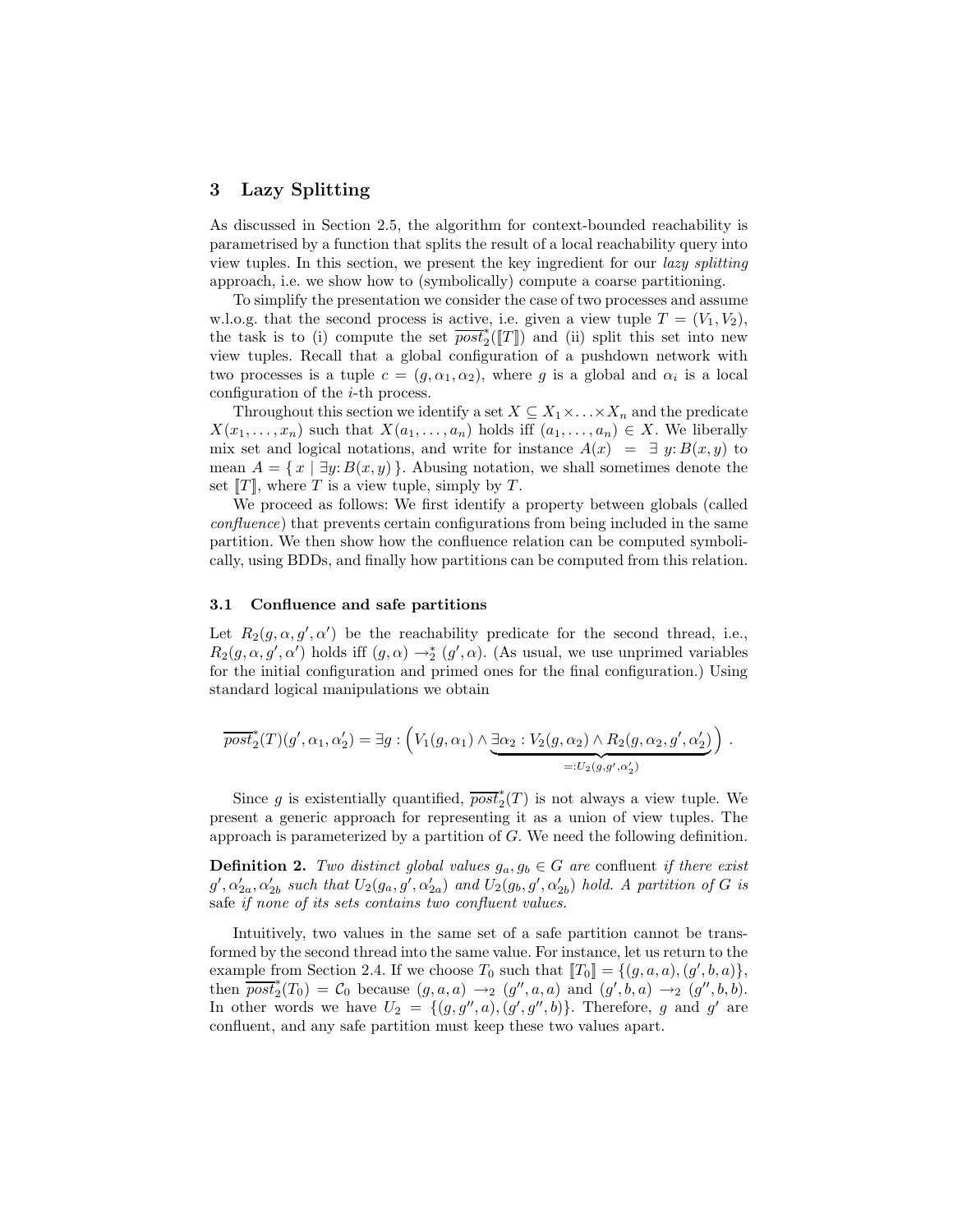Notice that safe partitions always exist, because the partition that splits G into singletons is always safe. However, finding a coarser safe partition is not necessarily straightforward because  $U_2$  may contain infinitely many tuples, and we will show how to deal with this problem later. For the time being, it suffices to point out that *any* safe partition can be used to represent  $\overrightarrow{post}_2^*(T)$  as a union of view tuples. Let  $G_1, \ldots, G_m$  be a safe partition of G. We define sets  $V'_{11}, \ldots, V'_{1m}$ of 1-views and sets  $V'_{21}, \ldots, V'_{2m}$  of 2-views as follows:

$$
V'_{1j}(g', \alpha_1) = \exists g: V_1(g, \alpha_1) \wedge G_j(g) \wedge \exists \alpha_2': U_2(g, g', \alpha_2') \tag{1}
$$

$$
V'_{2j}(g', \alpha'_2) = \exists g: U_2(g, g', \alpha'_2) \wedge G_j(g)
$$
\n
$$
(2)
$$

Intuitively,  $V'_{1j}$  contains the local configurations of the first thread for which the second thread can reach the local configuration  $\alpha'_2$  while leaving the global variable in state g'. Therefore, if the first thread initially has  $(g, \alpha_1)$  as 1-view, it ends with  $(g', \alpha_1)$ : the local configuration  $\alpha_1$  has not changed, but the value of the global variable has. The intuition behind  $V'_{2j}$  is similar.

In the example above, we could choose  $G_1 = \{g, g''\}$  and  $G_2 = \{g'\}$  as a safe partition. Under this assumption the view tuples  $(V'_{11}, V'_{21})$  and  $(V'_{12}, V'_{22})$ as defined above would represent the sets  $C_1$  and  $C_2$  from Section 2.4, whose union is indeed equal to  $C_0$ . The following theorem, whose proof is given in the appendix, states that this works for every safe partition.

**Theorem 1.** Let  $\{V'_{1j}\}_{j\in[m]}$  and  $\{V'_{2j}\}_{j\in[m]}$  be defined as in (1) and (2). Then

$$
\overline{post}_{2}^{*}(T)(g', \alpha_{1}, \alpha_{2}') = \bigvee_{j=1}^{m} (V'_{1j}(g', \alpha_{1}) \wedge V'_{2j}(g', \alpha_{2}')) .
$$

### 3.2 Computing the confluence relation

In this part, we show how to compute the relation  $C(x, y)$  of confluent pairs x, y symbolically, using BDDs. By Definition 2, we have

$$
C(g_a,g_b)=g_a\neq g_b\wedge \exists g', \alpha'_{2a}, \alpha'_{2b}:U_2(g_a,g',\alpha'_{2a})\wedge U_2(g_b,g',\alpha'_{2b})
$$

Notice that the relation  $U_2$  contains stack words and cannot be directly represented by a BDD. However, we first show that  $U_2$  can be represented as a symbolic finite automaton and then use the automaton to compute C.

Let us recall the definitions of  $U_2(g, g', \alpha'_2)$  and  $post_2^*(V_2)(g', \alpha'_2)$ :

$$
U_2(g, g', \alpha'_2) = \exists \alpha_2 : V_2(g, \alpha_2) \land R_2(g, \alpha_2, g', \alpha'_2)
$$
  

$$
post_2^*(V_2)(g', \alpha'_2) = \exists g, \alpha_2 : V_2(g, \alpha_2) \land R_2(g, \alpha_2, g', \alpha'_2)
$$

We now reduce the computation of  $U_2$  to a local reachability problem w.r.t. a modified pushdown system  $(G \times G, \Gamma, \Delta'_2)$ . In other words, we change the system by duplicating the globals. Moreover, we have  $\langle (\bar{g}, g), \gamma \rangle \hookrightarrow \langle (\bar{g}, g'), \alpha \rangle$  in  $\Delta'_2$  iff  $\langle g, \gamma \rangle \hookrightarrow \langle g', \alpha \rangle$  in  $\Delta_2$ , i.e. the value of the first copy is never changed by any transition rule. The reachability relation for the second thread of the modified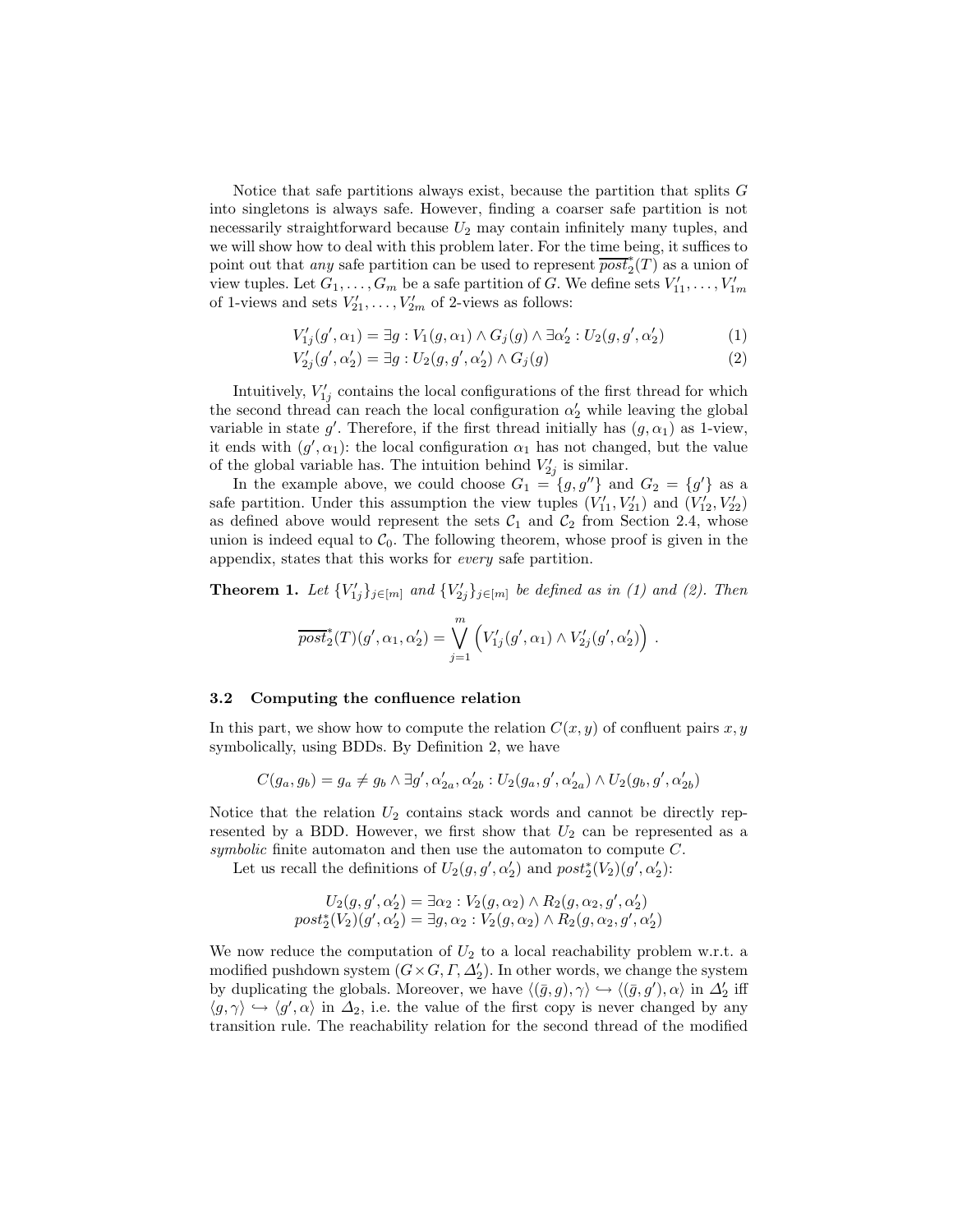system is given by  $\overline{R}_2((\bar{g}, g), \alpha_2, (\bar{g}', g'), \alpha'_2) = R_2(g, \alpha_2, g', \alpha'_2) \wedge \bar{g} = \bar{g}'$ . Define  $\overline{V}_2((\bar{g}, g), \alpha_2) = V_2(g, \alpha_2) \wedge \bar{g} = g$ . We have:

$$
U_2(g, g', \alpha'_2) = \exists \alpha_2 : V_2(g, \alpha_2) \wedge R_2(g, \alpha_2, g', \alpha'_2)
$$
  
=  $\exists \alpha_2 : \overline{V}_2((g, g), \alpha_2) \wedge \overline{R}_2((g, g), \alpha_2, (g, g'), \alpha'_2)$   
=  $\exists \overline{g}, \overline{g}, \alpha_2 : \overline{V}_2((\overline{g}, \overline{g}), \alpha_2) \wedge \overline{R}_2((\overline{g}, \overline{g}), \alpha_2, (g, g'), \alpha'_2)$   
=  $post_2^*(\overline{V}_2)((g, g'), \alpha'_2)$ 

Recall that if  $T = (V_1, V_2)$  is a view tuple, then  $V_1$  and  $V_2$  (and  $\overline{V}_2$ ) are regular sets, representable by symbolic finite automata [17]. Moreover, [17] shows how to compute, given a symbolic automaton for  $\overline{V}_2$ , another symbolic automaton for  $U_2 = post_2^*(\overline{V}_2)$ .

We turn to the question how to compute  $C$  from the automaton representing U<sub>2</sub>. For this, let us define  $U'_{2}(g, g') := \exists \alpha: U_{2}(g, g', \alpha)$ . Then we have:

$$
C(g_a, g_b) = g_a \neq g_b \land \exists g' : U'_2(g_a, g') \land U'_2(g_b, g')
$$

The modified pushdown system defined above has  $G \times G$  as its set of globals. Thus, the symbolic automaton for  $U_2$  uses  $G \times G$  as initial states, and a configuration  $((g, g'), \alpha)$  is accepted if, starting at state  $(g, g')$ , the automaton can read the input  $\alpha$  and end up in a final state. Thus,  $U_2'(g, g')$  holds if some input is accepted from the state  $(g, g')$ . Since the transitions of a symbolic automaton are represented by BDDs, this can be easily implemented with standard BDD operations.

#### 3.3 Computing a safe partition

Given the confluence relation  $C$ , our final goal now is to compute a safe partition. Notice that a partition is safe if and only if its sets are cliques of  $\neg C$ , the complement of C. Since finding a minimal partition into cliques of a given graph is NP-complete, we restrict ourselves to finding a reasonably coarse safe partition in a symbolic manner. The resulting performance of the reachability algorithm is evaluated in Section 5.

Algorithm 2 shows the computation of the partition. Its inputs are the confluence relation  $C$  and an arbitrary total order relation  $L$  on globals. The algorithm repeatedly computes sets of the partition. The inner loop makes sure that  $F$  is a clique of S when exiting the loop. D contains the confluent pairs  $(x_1, x_2)$  of  $F \times F$  such that  $x_1$  is smaller than  $x_2$  with respect to the order L. If  $D = \emptyset$  then F is a clique. Otherwise, for each  $(x_1, x_2) \in D$  we remove  $x_1$ . The rôle of L is to guarantee that D is antisymmetric, and so that if  $x_1$  and  $x_2$  are confluent we remove exactly one of them from F.

Notice that the algorithm only uses boolean operations and existential quantification, and can therefore be easily implemented in a BDD library, given BDD representations of  $L$  and  $C$ . The computation of  $C$  was presented in Section 3.2, and a BDD representation for  $L \subseteq G \times G$  is trivial to generate, because by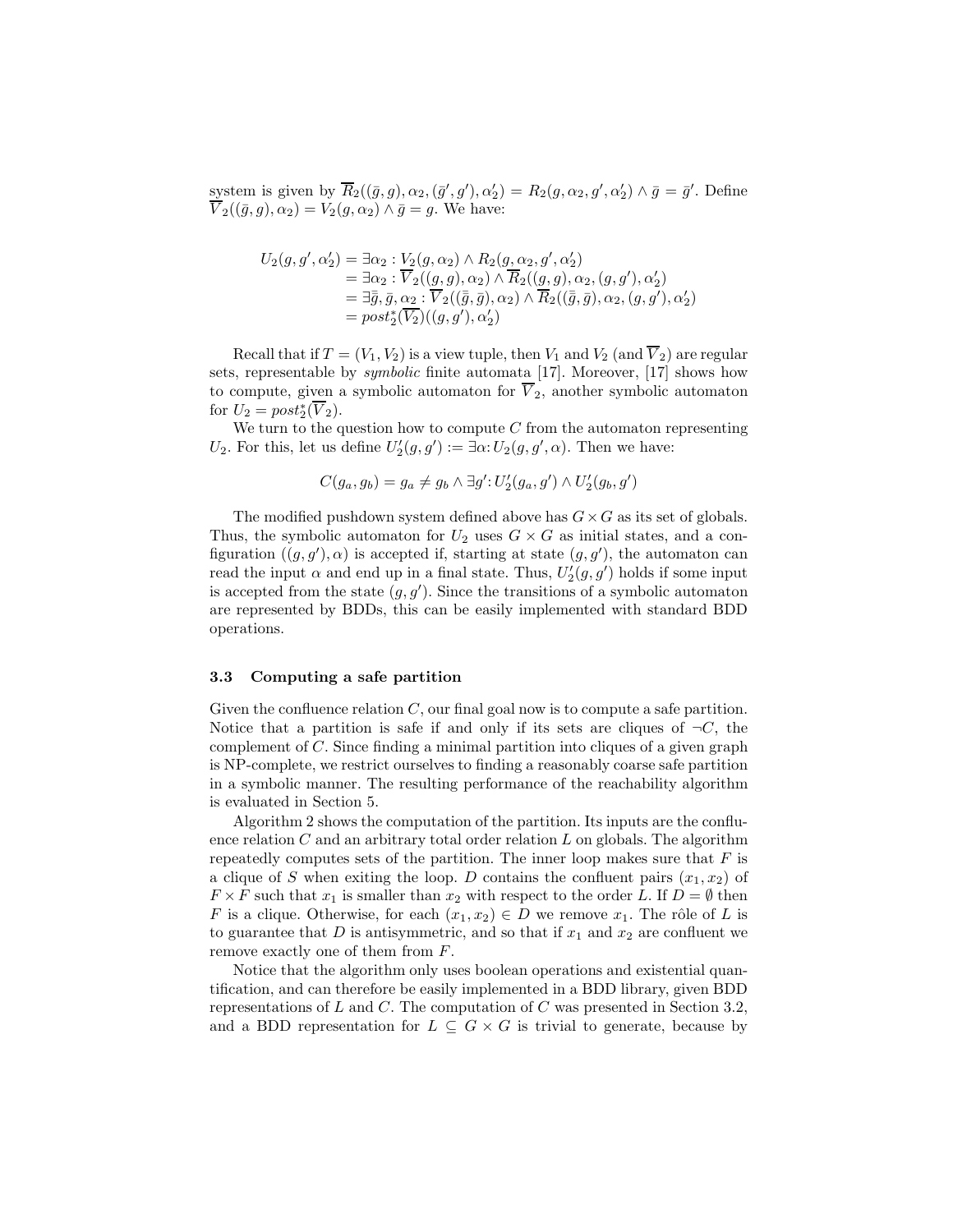**Input:** Confluence relation  $C(x, y)$ , total order  $L(x, y)$ **Output:** A safe partition  $G_1, \ldots, G_m$  of G

 $S(x, y) := \neg C(x, y); j := 0;$ 2 while  $S \neq \emptyset$  do  $\mathbf{3}$  pick  $(x_0, y_0)$  from S; 4 |  $F(x) := S(x, y_0);$  while true do  $D(x, y) := L(x, y) \wedge F(x) \wedge F(y) \wedge \neg S(x, y);$  exit if  $D = \emptyset$ ;  $F(x) := F(x) \wedge \neg(\exists y : D(x, y))$  $j := j + 1$ ;  $G_i(x) := F(x);$  $S(x, y) := S(x, y) \wedge \neg F(x) \wedge \neg F(y);$ 

Algorithm 2: An algorithm for computing equivalence classes

assumption the set  $G$  is finite, and any total order (e.g. some lexicographical ordering based on the BDD variables) will do.

Finally, equations (1) and (2) make use of the sets and relations  $G_i$ ,  $V_1$ ,  $U_2$  that are all representable either as BDDs or as symbolic finite automata, connected by boolean operations. Thus, the new view tuples can be computed by standard operations on BDDs and automata.

### 4 Implementation

We implemented the algorithm presented here in jMoped [18, 15], an Eclipse plug-in for testing Java programs by means of model-checking techniques. To test a method, users specify the number of bits of the program variables and the heap size (no knowledge of model-checking techniques is required). jMoped computes the reachable states of the program for all values of the method's arguments within the given range. During the analysis, jMoped displays progress by labelling lines of code with diverse markers, e.g. red markers for assertion violations, green and black markers for reachable and unreachable lines, respectively.Like Java virtual machines we use heaps to simulate Java objects. In particular, the heap size determines the number of objects that can be generated during the execution of the method.

### 4.1 The Model

Internally, jMoped operates on pushdown networks that can also contain rules for thread creation (cf. Section 2.2). jMoped uses a symbolic representation of pushdown networks like in [17], where the stack symbols are tuples  $(l, \gamma)$  such that l is a valuation of local variables and  $\gamma$  a label, i.e. a possible value of the program counter. A network is stored as a list of symbolic rules. For instance, given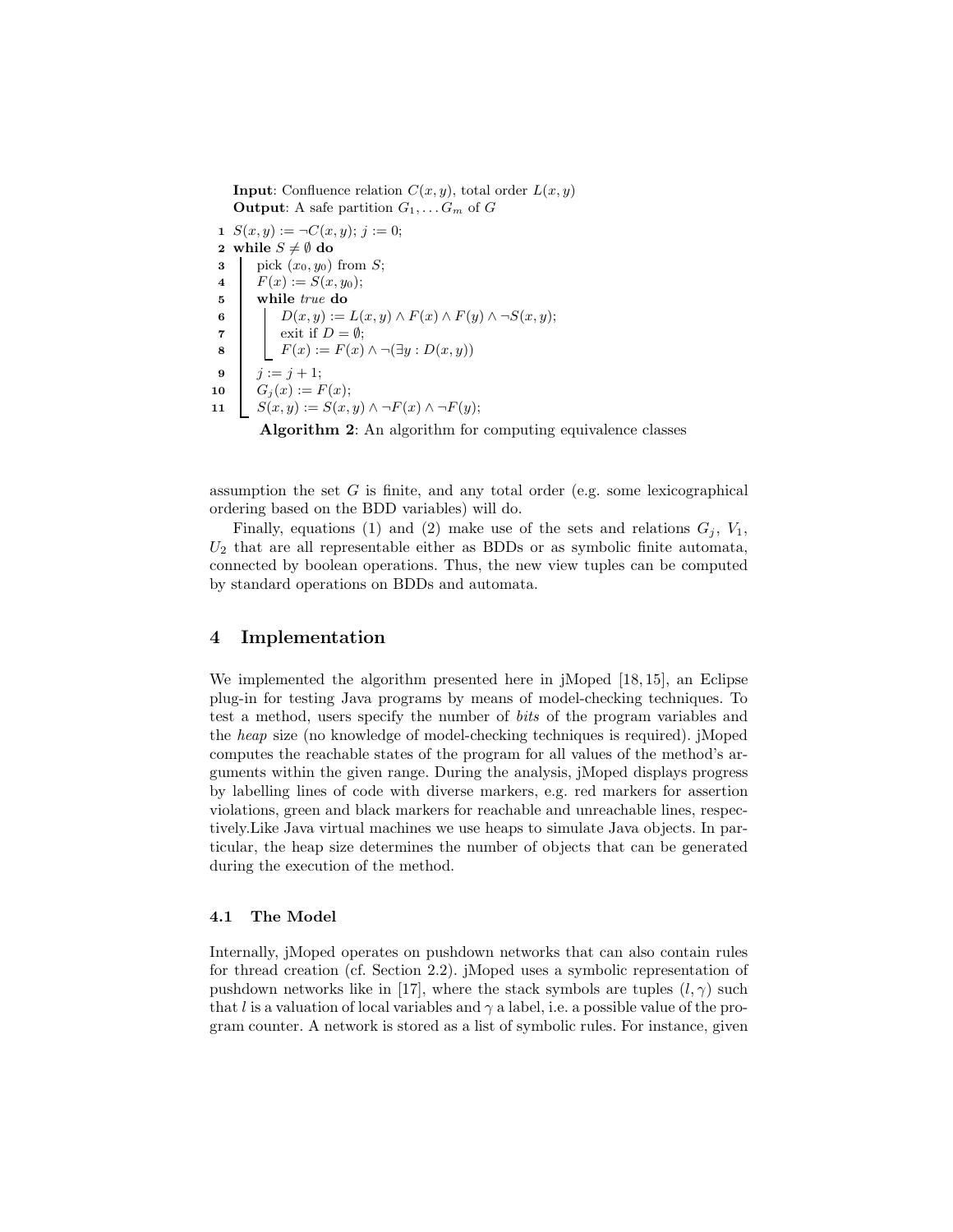labels  $\gamma, \gamma', \gamma''$ , the set of all rules of the form  $\langle g, (l, \gamma) \rangle \hookrightarrow \langle g', (l', \gamma') (l'', \gamma'') \rangle$  is represented by one single rule

$$
\gamma \hookrightarrow \gamma' \gamma'' \quad R(g, l, g', l', l'')
$$

where  $R$  is a relation specifying which tuples correspond to a rule. These relations are stored as BDDs.

#### 4.2 The Translator

jMoped first analyzes which classes are statically reachable from the starting method, and then translates their Java bytecodes into a pushdown network. The translation process is relatively simple, since in most cases a bytecode instruction is mapped into a single symbolic rule. However, the BDD for the relation of the symbolic rule is not computed beforehand; we only store the information needed to construct it on-the-fly if needed. Constructing BDDs only on demand saves considerable resources.

We maintain four types of variables when analyzing Java bytecodes. Static variables and local variables are modelled by globals and locals, respectively. Heaps are essentially arrays of globals. When an object is created, it occupies some parts of the array where it keeps relevant information such as fields, object type, and lock information. The object itself can be seen as a pointer to the array. Objects are never garbage collected in the current implementation.

The Java virtual machine uses an operand stack for each method call. This stack can be loaded with constants or values from local variables or fields. Many instructions pop operands from the stack, operate on them, and push the result back. Operand stacks are also used to prepare parameters for method calls and to receive method results. The maximum depth of the operand stack for a given method is determined at compile time and stored in the corresponding class file. jMoped models operand stacks by arrays of locals. The array lengths are equal to the maximum depths of the stacks plus an extra top-of-stack pointer.

We give a flavour of how jMoped works. Figure 1 shows a small Java program, its bytecodes, and a simplified version of the translation into a pushdown network. Bytecode instructions are translated one-to-one into transition rules. The operand stack is simulated by the array s and the top-of-stack pointer sp. Similarly, we use heap and ptr for the heap and the heap pointer. The top-ofstack and heap pointers are initialized to 0 and 1, respectively. The heap at index zero is reserved for null objects. Local variables have identifiers of the form  $\mathrm{lv}_i$ .

At the beginning of m, the global variable x is initialized to zero in two steps. The constant 0 is pushed onto the operand stack, retrieved, and stored in x. Then, a new object of type Thread is created, and a reference to the object is pushed onto the operand stack. jMoped simulates this behaviour by pushing the current value of the heap pointer and updating it to a next (empty) heap element. The heap at ptr is also set to the object type of Thread, which is 1 in this example. We update the heap pointer based on sizes of objects. Every object needs one heap element for each field plus an extra heap element for storing its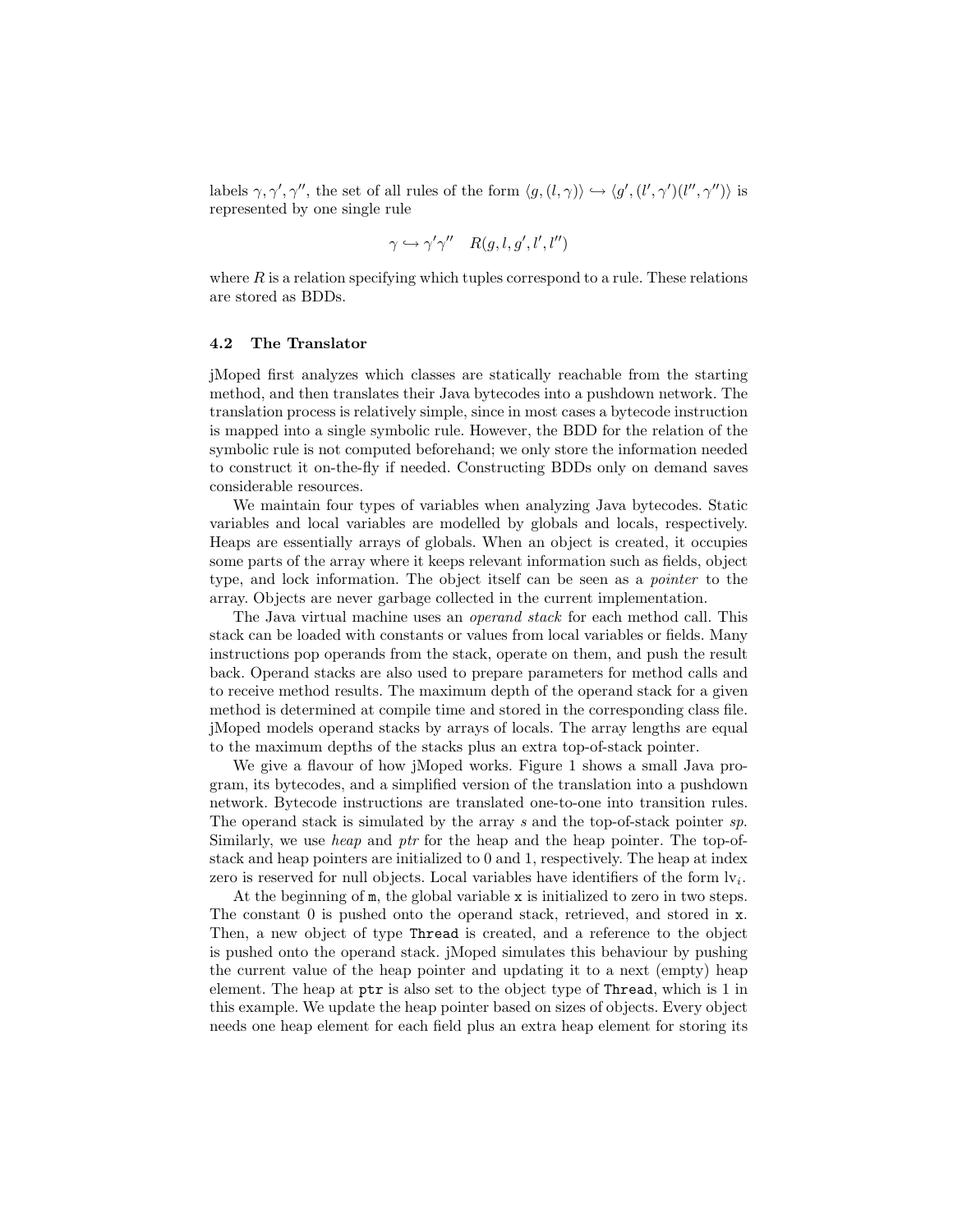```
class C { 0: iconst_0
    static int x; 1: putstatic C.x
    static void m() { 4: new Thread
         x = 0; 7: dup
         new Thread(new Runnable() { 8: new C$1
              public void run() { 11: dup
                    // New thread works 12: invokespecial C$1.<init>
         }}).start(); 15: invokespecial Thread.<init>
         // Main thread works 18: invokevirtual Thread.start
    } 21: ...
} e: return
  m_0 \hookrightarrow m_1  (s[sp]' = 0 \wedge sp' = sp + 1)m_1 \hookrightarrow m_4 (x' = s[sp - 1] \wedge sp' = sp - 1)m_4 \hookrightarrow m_7 (s[sp]' = ptr \wedge sp' = sp + 1 \wedge heap[ptr]' = 1 \wedge ptr' = ptr + 2)
  m_7 \hookrightarrow m_8 (s[sp]' = s[sp - 1] \wedge sp' = sp + 1)
  m_8 \hookrightarrow m_{11} \hspace{1cm} (\mathrm{s}[\mathrm{sp}]' = \mathrm{ptr} \wedge \mathrm{sp}' = \mathrm{sp} + 1 \wedge \mathrm{heap}[\mathrm{ptr}]' = 2 \wedge \mathrm{ptr}' = \mathrm{ptr} + 1)m_{11} \hookrightarrow m_{12} (s[{\rm sp}]' = s[{\rm sp} - 1] \wedge {\rm sp}' = {\rm sp} + 1)m_{12} \hookrightarrow c_0 m_{15}(1v'_0 = s[sp - 1] \wedge sp'' = sp - 1)m_{15} \hookrightarrow t_0 m_{18}\overline{\mathcal{O}}_0 = s[\overline{sp} - 2] \wedge \overline{lv_1'} = s[\overline{sp} - 1] \wedge sp'' = sp - 2m_{18} \hookrightarrow m_{21} \triangleright r_0 (heap[s[sp - 1] + 1] = 2 \land lv''' = s[sp - 1] \land sp' = sp - 1)
            . . . . . .
  m_e \hookrightarrow \epsilon
```
Fig. 1. A small Java programs, its bytecodes, and a corresponding pushdown network

type. The object for Thread has size two (see later), and so the pointer gets updated by two. The instruction dup duplicates the top element of the operand stack. At offset 8, an object of type C\$1 is allocated. Class C\$1 is an inner class of C which implements the interface Runnable. C\$1 specifies the method run which will be executed when the thread starts. Note that  $C$1$  has type 2 and size 1.

Two initialization methods are called at offsets 12 and 15 for C\$1 and Thread, respectively. The corresponding translation also shows how arguments are passed. A reference to  $C$1$  (resp. to Thread) is passed to  $lv_0$  when initializing C\$1 (resp. Thread). However, for Thread a reference to C\$1 is also passed as the second argument, and a reference to  $C$1 is stored as its only field (not shown).$ Recall that Thread has size 2 for the purpose of storing an object reference which implements Runnable interface. This information is used later on at offset 21. There, we fork a new thread  $r_0$  if the only field of the thread specified by the top element of the operand stack has type 2. Also, a reference to C\$1 is passed to the new thread. Note that we need information about object types to start the right thread. The same technique is used in the case of virtual method calls.

jMoped translates all Java bytecode instructions. Calls to Java libraries are not replaced by stubs, since the bytecodes of the library are available. Notice however that some classes contain native code, and for those stubs are necessary.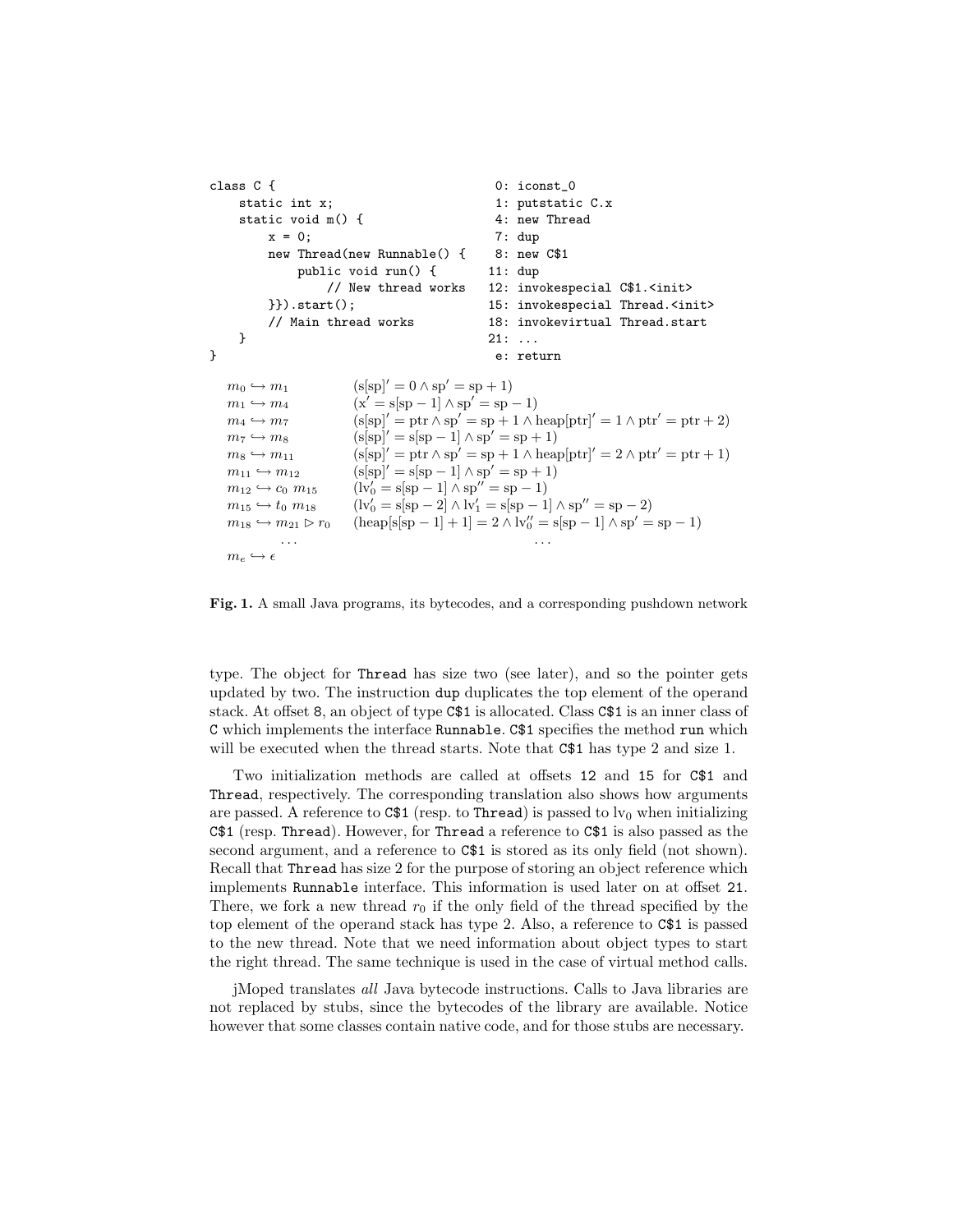### 5 Experiments

All experiments were performed on an AMD 3 GHz machine with 64 GB memory.

### 5.1 java.util.Vector Class

In this experiment we consider class java.util.Vector from the Java library. The Vector class implements a growable array of objects. In [19], a race condition in a constructor of Vector was reported. The following test method illustrates the situation where the race condition can occur.

```
static void test(Integer x) {
   final Vector<Integer> v1 = new Vector<Integer>();
   v1.add(x);new Thread(new Runnable() {
       public void run() { v1.removeAllElements(); }
   }).start();
   Vector<Inter>2 = new Vector<Inter>(v1);assert(v2.isEmpty() || v2.elementAt(0) == x);}
```
The method creates two vectors. First an empty vector v1 is created, and then an integer x is added to it as its first element. After that, a new thread is forked, which removes all elements from v1 (only x in this case). In parallel, the first thread creates a copy v2 of v1. Intuitively, only two cases are possible: if the elements of  $v1$  are removed before  $v2$  is created, then  $v2$  is empty; if  $v2$ is created before the elements of v1 are removed, then the first element of v2 is equal to x. The last line of code asserts this property.

However, in Java 5.0, the constructor of v2 is not atomic, and as a result the assertion can be violated. jMoped detects this bug. The first half of Table 1 shows the time until the bug is found, the numbers of BDD nodes required, and the numbers of view tuples inspected in several experiments. In all experiments the bit size of all variables except x is set to 8, the heap size to 50 blocks, and the context bound to 3. The experiments differ on the size of x (1 to 8 bits), and on the splitting mode (eager or lazy).

In the current version of Java (version 6.0), the bug has been fixed. We reran all experiments with Java 6.0 and verified that, within the given bounds, the assertion is not violated. The second half of Table 1 presents the results.

The behaviour of the program is independent of the value of x. The lazy approach benefits from this, and does not split at all when switching contexts. Therefore, the running time remains essentially constant when the number of bits of x increases. On the other hand, the time for eager splitting increases exponentially. However, the eager approach is faster and requires fewer BDD nodes when x is small. One of the reasons is that the lazy appraoch requires an extra copy of globals for keeping relations between current values of globals and initial values when the thread is awakened, which results in bigger BDDs.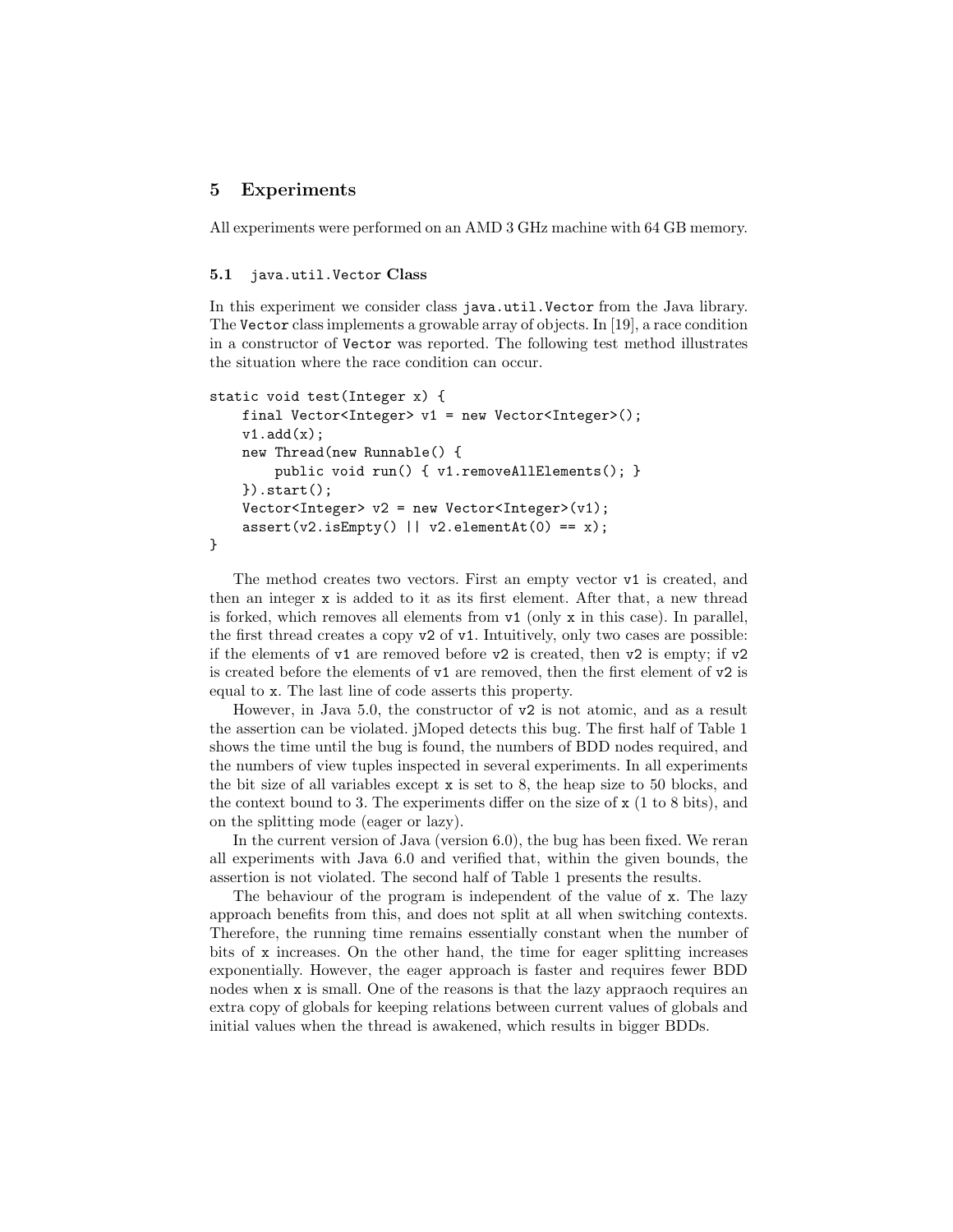|                  |      | Sizes of x (bits)            |      | $\overline{2}$ | 3    | 4              | 5    | 6    |             | 8                                       |
|------------------|------|------------------------------|------|----------------|------|----------------|------|------|-------------|-----------------------------------------|
|                  |      | Eager Time $(s)$             | 9.3  |                |      | 10.8 16.9 31.1 | 67.9 |      | 117.8 225.7 | 457.9                                   |
| 5.0              |      | Nodes $(\times 10^6)$        | 0.4  | 0.5            | 0.8  | 1.4            | 2.5  | 5.2  | 9.0         | 8.1                                     |
| ದ                |      | View tuples                  | 48   | 87             | 167  | 327            | 648  | 1348 | 2567        | 5126                                    |
| ä                | Lazy | $\overline{\text{Time}}$ (s) | 19.7 |                |      | 19.6 17.5      | 17.2 | 18.9 | 16.7        | 18.8                                    |
|                  |      | Nodes $(\times 10^6)$        | 1.2  | 1.2            | 1.2  | 1.3            | 1.2  | 1.3  | 1.3         | 1.3                                     |
|                  |      | View tuples                  | 3    | 3              | 3    | 3              | 3    | 3    | 3           | 3                                       |
|                  |      | Eager Time $(s)$             | 15.1 |                |      |                |      |      |             | 18.6 37.5 64.3 147.7 301.7 642.0 1732.0 |
| $\overline{6.0}$ |      | Nodes $(\times 10^6)$        | 0.4  | 0.7            | 1.1  | 2.0            | 3.7  | 7.1  | 13.9        | 27.9                                    |
|                  |      | View tuples                  | 105  | 209            | 417  | 833            | 1655 | 3329 | 6657        | 13313                                   |
| ava              | Lazy | Time(s)                      | 20.9 | 20.8           | 19.4 | 22.3           | 20.8 | 18.8 | 23.4        | 23.2                                    |
|                  |      | Nodes $(\times 10^6)$        | 1.3  | 1.3            | 1.3  | 1.3            | 1.3  | 1.3  | 1.3         | 1.3                                     |
|                  |      | View tuples                  | 3    | 3              | 3    | 3              | 3    | 3    | 3           | 3                                       |

Table 1. Experimental results: java.util.Vector class

One could argue that, since the Java 5.0 bug is already detected when x has 1 bit, the lazy approach does not give any advantage in this case. For Java 6.0, however, the analysis of larger ranges provides more confidence in the correctness of the code, and here the lazy approach clearly outperforms eager splitting.

Finally, we remark that the example is not as small as it seems. While the test method has only a few lines of code, the class Vector actually involves around 130 classes which together translate into a pushdown network of 30,000 rules. We are able to automatically translate all classes without any manipulations except java.lang.System, where the method arraycopy is implemented in native code. We need to manually create a stub in this case.

### 5.2 Windows NT Bluetooth Driver

In this experiment, we consider three versions of a Windows NT Bluetooth driver [20, 9]. Figure 2 shows a Java implementation of the second version. All three versions follow the same idea and differ only in some implementation details. All versions use the class Device, which contains four fields:

- pendingIo counts the number of threads that are currently executing in the driver. It is initialized to one in the constructor, increased by one when a new thread enters the driver, and decreased by one when a thread leaves.
- stoppingFlag becomes true when a thread tries to stop the driver.
- stoppingEvent models a stopping event, fired when pendingIo becomes zero. The field is initialized to false and set to true when the event happens.
- stopped is introduced only to check a safety property. Initially false, it is set to true when the driver is successfully stopped.

The drivers has two types of threads, stoppers and adders. A stopper calls stop to halt the driver. It first sets stoppingFlag to true before decrementing pendingIo via a call to dec. The method dec fires the stopping event when pendingIo is zero. An adder calls the method add to perform I/O in the driver.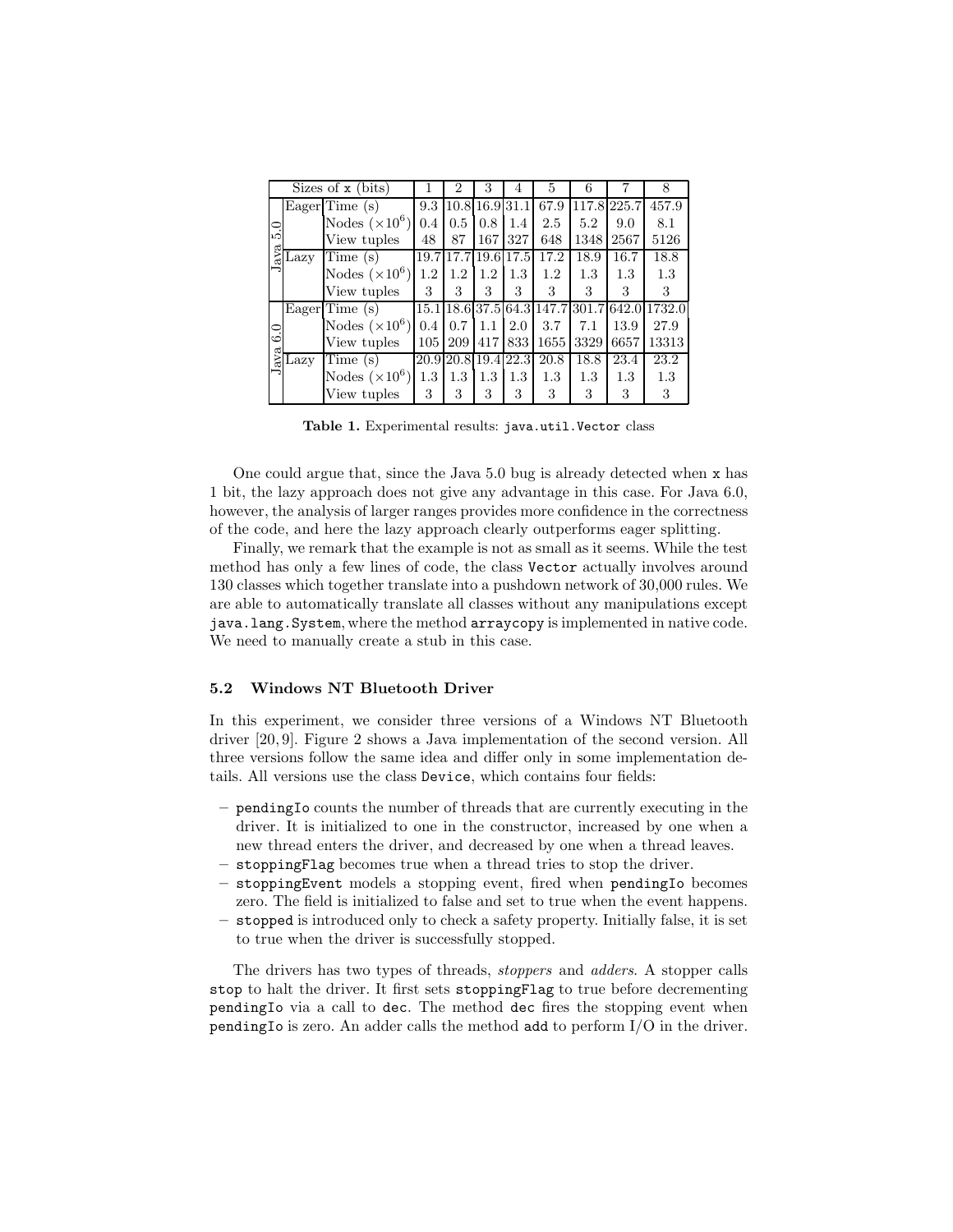It calls the method inc to increment pendingIo; inc returns a successful status if stoppingFlag is not yet set. It then asserts that stopped is false before start performing I/O in the driver. The adder decrements pendingIo before exiting.

```
class Device {
    int pendingIo;
    boolean stoppingFlag;
    boolean stoppingEvent;
   boolean stopped;
    Device() {
        pendingIo = 1;
        stoppingFlag = false;
        stoppingEvent = false;
        stopped = false;
   }
}
class Bluetooth {
    static void add(Device d) {
        int status = inc(d);
        if (status > 0) {
            assert(!d.stopped);
            // Performs I/O
        }
        dec(d);
    }
    static void stop(Device d) {
        d.stoppingFlag = true;
        dec(d);
                                               while (!d.stoppingEvent) {}
                                               d.stopped = true;
                                          }
                                          static int inc(Device d) {
                                               int status;
                                               synchronized(d) {
                                                   d.pendingIo++;
                                               }
                                              if (d.stoppingFlag) {
                                                   dec(d);
                                                   status = -1;
                                               } else status = 1;
                                               return status;
                                          }
                                          static void dec(Device d) {
                                               int pio;
                                               synchronized (d) {
                                                   d.pendingIo--;
                                                   pio = d.pendingIo;
                                               }
                                               if (pio == 0)d.stoppingEvent = true;
                                          }
                                      }
```
Fig. 2. Version 2 of Bluetooth driver

In the first version of the driver, the method inc was implemented differently:

```
private int inc(Device d) {
    if (d.stoppingFlag) return -1;
    synchronized (d) { d.pendingIo++; }
    return 0;
}
```
Moreover, the if-statement in add reads if (status  $== 0$ ). [20] reports a race condition for this version, which occurs when the adder first runs until it checks the value of stoppingFlag. Then, the stopper thread runs until the end, where it successfully stops the driver. When the context switches back to the adder, it returns from inc with status zero and finds out that the assertion is violated.

In [9] a bug in the second version of the driver was reported. The bug only occurs in the presence of at least two adders, and four context switches are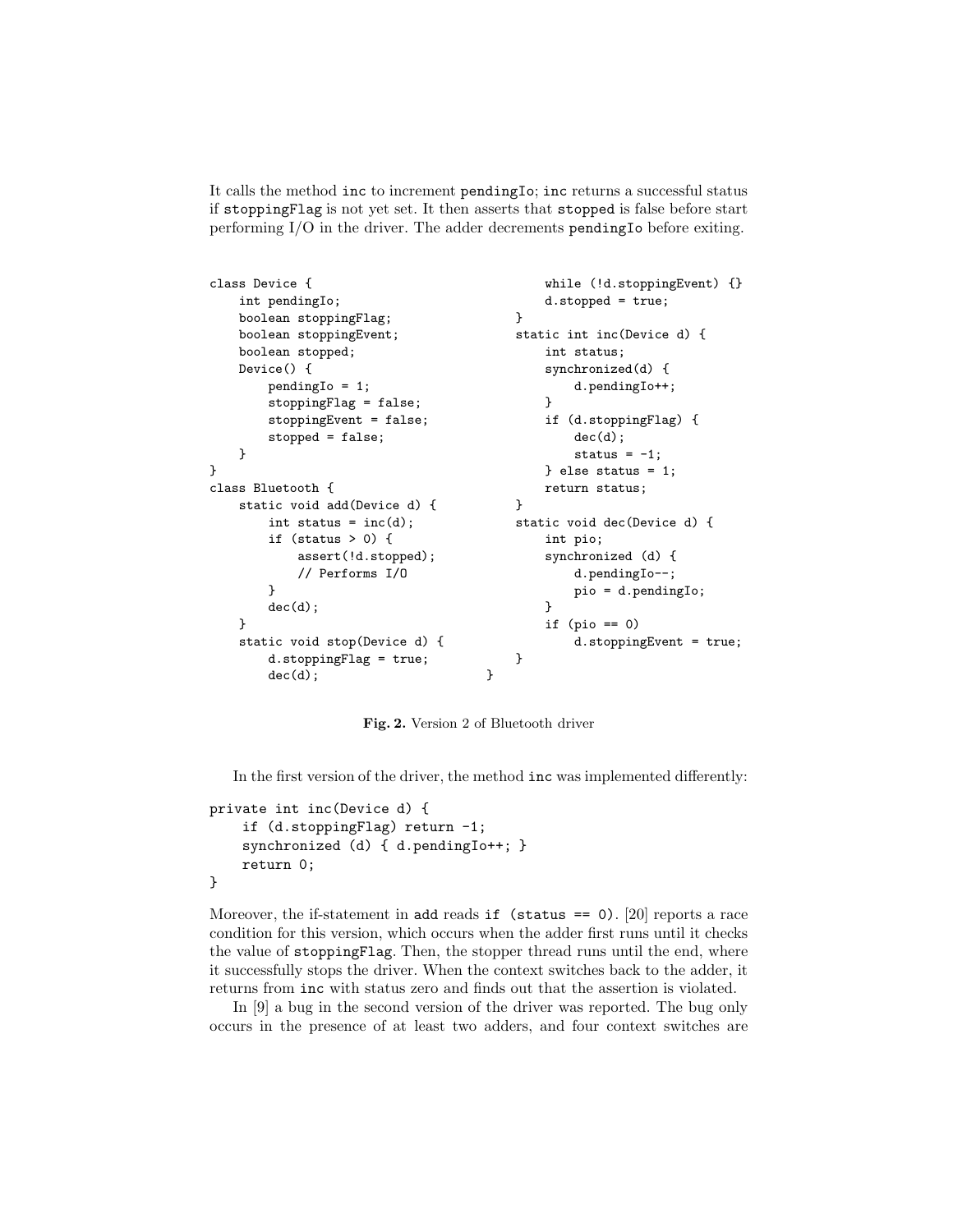required to unveil it: (i) The first adder increases pendingIo to 2 and halts just before the assertion statement. (ii) The stopper sets stoppingFlag to true, decreases pendingIo back to 1, and waits for the stopping event. (iii) The second adder increases pendingIo to 2. However, since stoppingFlag is already set it decreases pendingIo back to 1 again. It returns from inc with status −1, which makes **pendingIo** become 0 and fires the stopping event. (iv) The stopper acknowledges the stopping event and sets stopped to true. (v) The first adder violates the assertion. Note that the bug can also be found in a slightly different manner where the second adder starts before the stopper.

The third version moves  $dec(d)$  inside the if-block in the method add. This eliminates the bug for the case with two adders and one stopper. However, jMoped found another assertion violation for one adder and two stoppers. We believe that this has not been previously reported, although it is less subtle than the previous bugs, requiring three context switches: (i) The adder increases pendingIo to 2 and halts just before the assertion statement. (ii) The first stopper decreases pendingIo to 1. (iii) The second stopper decreases pendingIo to 0 and sets stopped to true. (iv) The adder violates the assertion.

Table 2 reports experimental results on these three versions. Notice that the lazy approach always involves fewer view tuples. This becomes more obvious when the number of contexts grows. We argue that by splitting lazily we can palliate explosions in the context-bounded reachability problem.

|                       | Version 1                        |     |                 |      | Version 2   Version 3 |     |  |
|-----------------------|----------------------------------|-----|-----------------|------|-----------------------|-----|--|
|                       | Eager Lazy Eager Lazy Eager Lazy |     |                 |      |                       |     |  |
| Time (s)              | 1.1                              | 1.3 | $51.7 \pm 36.0$ |      | 11.9                  | 6.0 |  |
| Nodes $(\times 10^3)$ | 46                               | 88  | 720             | 1851 | 195                   | 518 |  |
| View tuples           | 21                               |     | 1460            | 154  | 234                   | 16  |  |
| Contexts              |                                  |     |                 |      |                       |     |  |

Table 2. Experimental results: Bluetooth drivers

| Threads, Contexts $1 + 1$ , $3\overline{1} + 1$ , $4\overline{2} + 1$ , $4\overline{2} + 1$ , $5\overline{2} + 1$ , $6\overline{2} + 2$ , $5\overline{2} + 2$ , $6\overline{2}$ |     |     |  |  |                                           |
|---------------------------------------------------------------------------------------------------------------------------------------------------------------------------------|-----|-----|--|--|-------------------------------------------|
| Time(s)                                                                                                                                                                         | 3.8 | 8.3 |  |  | 127.1   712.3   5528.2   6488.0   timeout |

Table 3. Experimental results: binary search trees

#### 5.3 Binary Search Trees

We briefly give an intuition on the scalability of our approach in this experiment. We consider a binary search tree implementation [21], which supports concurrent manipulations on trees. Note that unlike the previous two experiments, this algorithm is recursive. Two types of threads are considered: the inserter and the searcher. An inserter inserts a node into the tree while a searcher searches for a node with a given value. We consider the situation where inserters insert non-deterministic values into the tree and searchers search for the same values.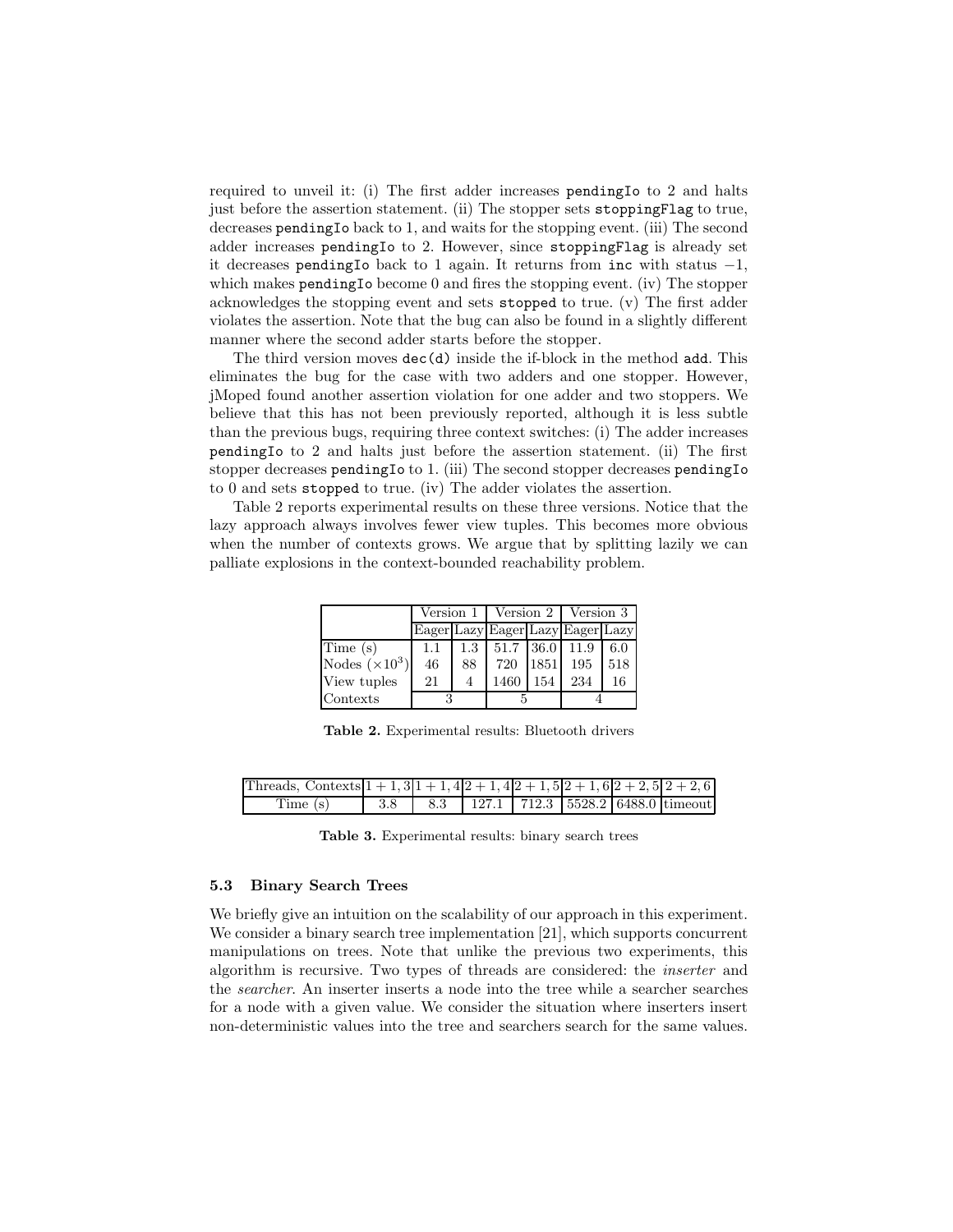We run jMoped with different numbers of inserters and searchers, and generate all reachable configurations within given contexts.

Table 3 gives the running times. The numbers of threads are in the form  $x + y$ , where x and y are the numbers of inserters and searchers, respectively. The analysis took more than three hours in the case of  $2 + 2, 6$ .

# 6 Conclusions

We have reported on (to the best of our knowledge) the first implementation of the context-bounded technique of Qadeer and Rehof [11]. The implementation extends the jMoped tool, and allows to deal directly with Java code, mostly without having to manually manipulate it or replace Java libraries by stubs.

The algorithm for context-bounded reachability as presented in [11] explicitly deals with each possible trace of the system within the context bound. Therefore, if the number of traces is exponential, then the algorithm necesarily takes exponential time. We have presented a symbolic technique, lazy splitting, to palliate this problem. Loosely speaking, the technique tries to symbolically examine all traces in the same computation, and splits the set of traces only when necessary.

We have tested our implementation on a number of examples. Our best result so far is the fact that we can find the bug in the Vector Java class reported in [19] without any need for manual manipulation or unsound steps. The program is compiled including all Java libraries, and the Java bytecode is automatically translated into our formal model, without manual supervision.

Lal et al. have proposed a new algorithm which does not require to explicitly examine all possible traces of the system [14]. The main idea is to compute for each thread a regular transducer accepting the reachability relation of the thread. Even though this leads to an attractive fully symbolic solution to the problem, its performance in practice still needs investigation. Even for finite-state systems, experiments show that the symbolic computation of the reachability relation by means of iterative squaring is substantially more expensive than the computation of the set of reachable states (see for instance [22]). While in the case of multithreaded programs the advantage of a fully symbolic procedure may compensate for the overhead of computing the reachability relation, this remains to be seen. We have not followed this path because the algorithm for the computation of the reachable states is the core of jMoped, and the result of many optimizations, and so naturally we wished to reuse it.

On a more abstract level, the idea of [14] is that the effect of running a context on a particular thread can be expressed by a summary. The idea of reusing summaries could also be useful in our setting: as a side effect, the pushdown reachability algorithm implementing the  $post_i^*$  function computes (partial) procedure summaries. Summaries are largely independent of the context for which they were computed and could potentially be re-used many times during other called to  $post_i^*$ . We did not use this trick in our implementation, but it would be interesting to study whether it can speed up the computation in practice.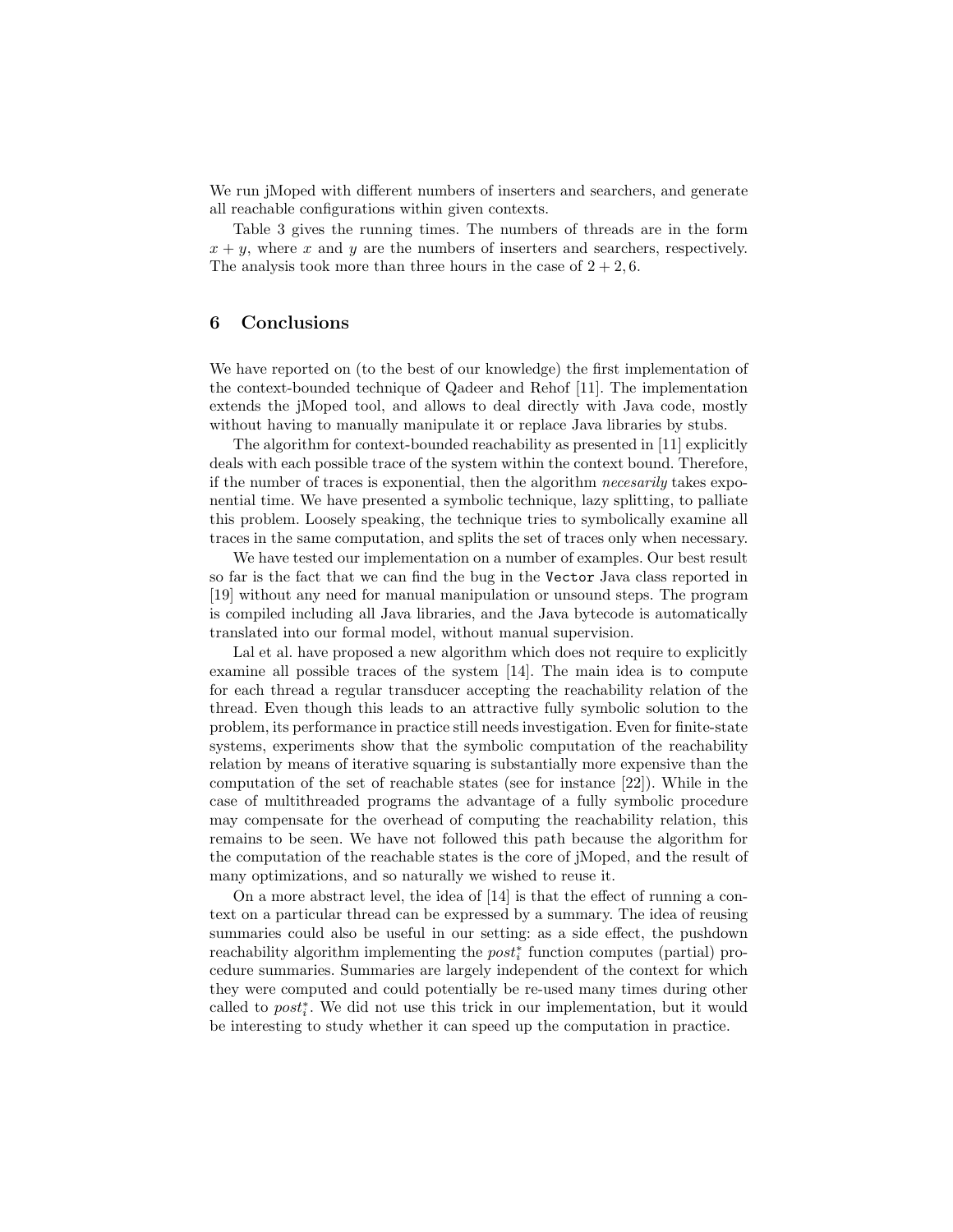Acknowledgements The authors thank Tomáš Brázdil for his helpful comments and Tayssir Touili and Mihaela Sighireanu for pointing us to some examples.

### References

- 1. Ramalingam, G.: Context-sensitive synchronisation-sensitive analysis is undecidable. ACM Trans. Programming Languages and Systems 22 (2000) 416–430
- 2. Bouajjani, A., Müller-Olm, M., Touili, T.: Regular symbolic analysis of dynamic networks of pushdown systems. In: Proc. CONCUR. LNCS 3653 (2005) 473–487
- 3. Kahlon, V., Ivančić, F., Gupta, A.: Reasoning about threads communicating via locks. In: Proc. CAV. LNCS 3576 (2005) 505–518
- 4. Kahlon, V., Gupta, A.: On the analysis of interacting pushdown systems. In: Proc. POPL, ACM (2007) 303–314
- 5. Qadeer, S., Rajamani, S.K., Rehof, J.: Summarizing procedures in concurrent programs. In: Proc. POPL, ACM (2004) 245–255
- 6. Sen, K., Viswanathan, M.: Model checking multithreaded programs with asynchronous atomic methods. In: Proc. CAV. LNCS 4144 (2006) 300–314
- 7. Bouajjani, A., Esparza, J., Touili, T.: A generic approach to the static analysis of concurrent programs with procedures. In: Proc. POPL, ACM Press (2003) 62–73
- 8. Bouajjani, A., Esparza, J., Touili, T.: Reachability analysis of synchronized PAsystems. In: Proc. Infinity. (2004)
- 9. Chaki, S., Clarke, E.M., Kidd, N., Reps, T., Touili, T.: Verifying concurrent message-passing C programs with recursive calls. In: Proc. TACAS. LNCS 3920 (2006) 334–349
- 10. Patin, G., Sighireanu, M., Touili, T.: Spade: Verification of multithreaded dynamic and recursive programs. In: Proc. CAV. LNCS 4590 (2007) 254–257
- 11. Qadeer, S., Rehof, J.: Context-bounded model checking of concurrent software. In: Proc. TACAS. LNCS 3440 (2005) 93–107
- 12. Bouajjani, A., Esparza, J., Schwoon, S., Strejček, J.: Reachability analysis of multithreaded software with asynchronous communication. In: Proc. FSTTCS. LNCS 3821 (2005) 348–359
- 13. La Torre, S., Madhudusan, P., Parlato, G.: Context-bounded analysis of concurrent queue systems. In: Proc. TACAS. LNCS 4963 (2008) 299–314
- 14. Lal, A., Touili, T., Kidd, N., Reps, T.: Interprocedural analysis of concurrent programs under a context bound. In: Proc. TACAS. LNCS 4963 (2008) 282–298
- 15. jMoped: The tool's website (http://www7.in.tum.de/tools/jmoped/)
- 16. Esparza, J., Hansel, D., Rossmanith, P., Schwoon, S.: Efficient algorithms for model checking pushdown systems. In: Proc. CAV. LNCS 1855 (2000) 232–247
- 17. Esparza, J., Schwoon, S.: A BDD-based model checker for recursive programs. In: Proc. CAV. LNCS 2102 (2001) 324–336
- 18. Suwimonteerabuth, D., Berger, F., Schwoon, S., Esparza, J.: jMoped: A test environment for Java programs. In: Proc. CAV. LNCS 4590 (2007) 164–167
- 19. Wang, L., Stoller, S.D.: Runtime analysis of atomicity for multithreaded programs. IEEE Trans. Software Eng. 32(2) (2006) 93–110
- 20. Qadeer, S., Wu, D.: KISS: keep it simple and sequential. In: Proc. PLDI, ACM (2004) 14–24
- 21. Kung, H.T., Lehman, P.L.: Concurrent manipulation of binary search trees. ACM Trans. Database Syst. 5(3) (1980) 354–382
- 22. Burch, J.R., Clarke, E.M., Long, D.E., McMillan, K.L., Dill, D.L.: Symbolic model checking for sequential circuit verification. IEEE Transactions on CAD of Integrated Circuits and Systems  $13(4)$  (1994) 401–424